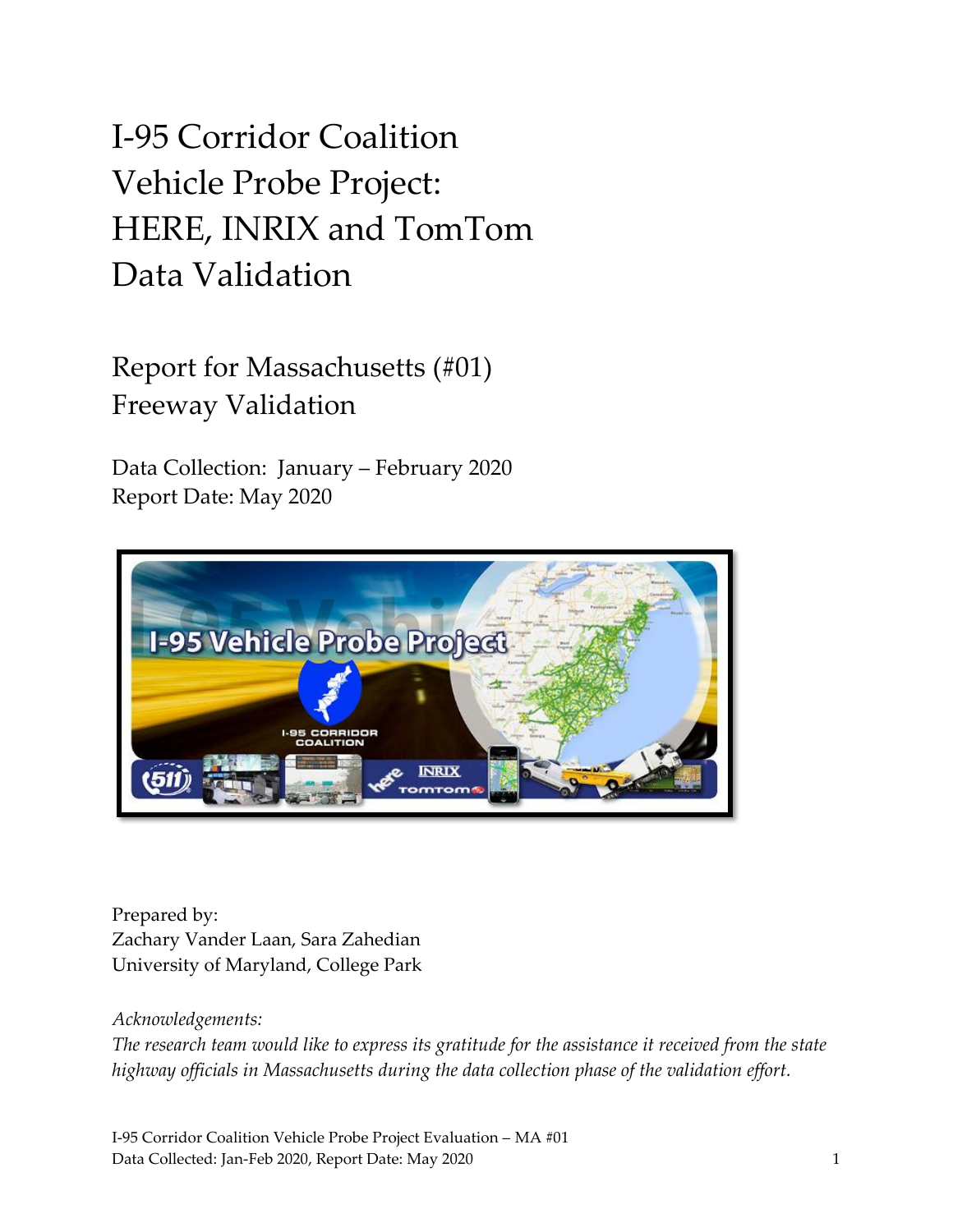### 1. Table of Contents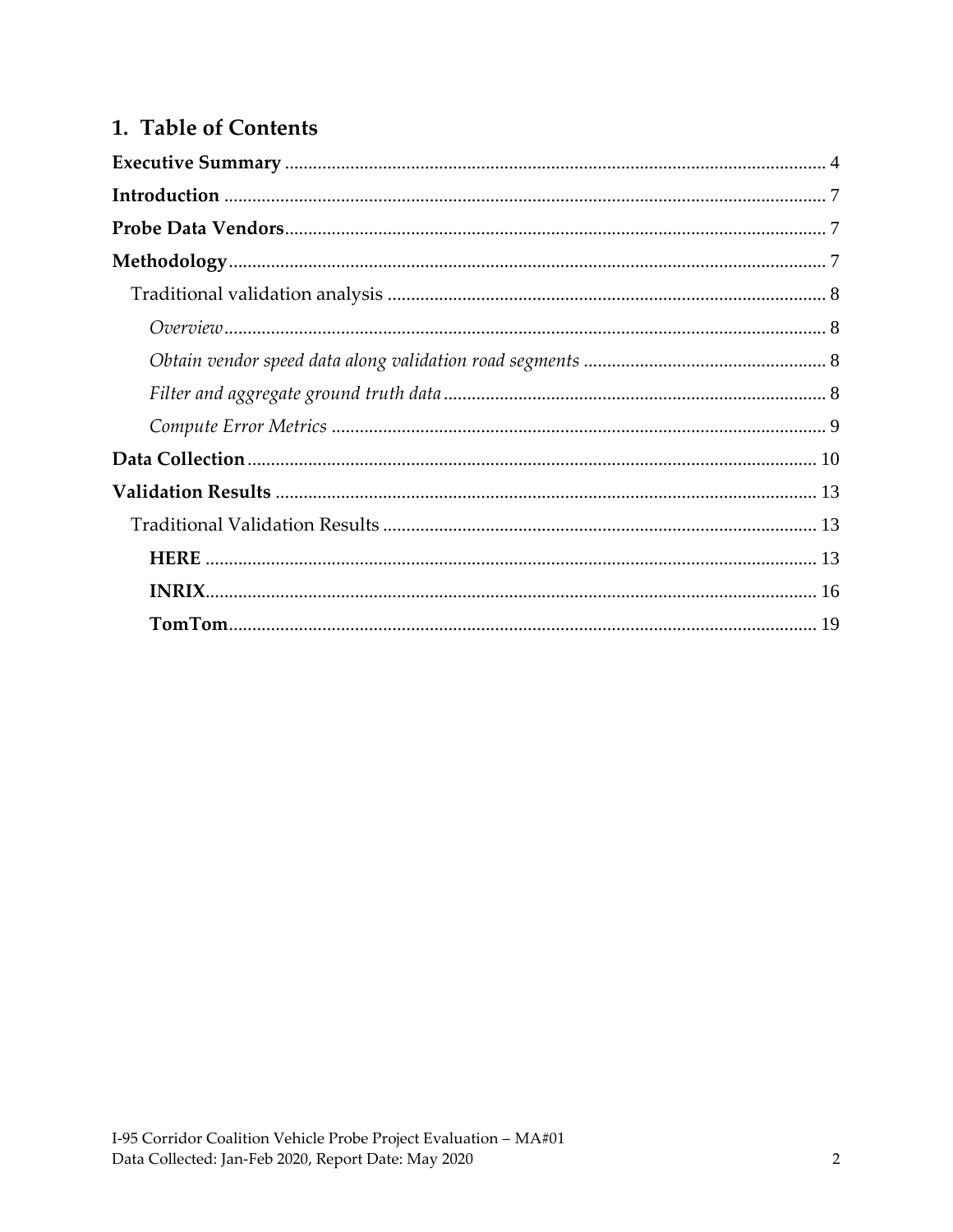### **List of Tables**

| Table 3 – Percent of HERE observations meeting data quality criteria  13  |  |
|---------------------------------------------------------------------------|--|
|                                                                           |  |
|                                                                           |  |
| Table 6 - Percent of INRIX observations meeting data quality criteria 16  |  |
|                                                                           |  |
|                                                                           |  |
| Table 9 – Percent of TomTom observations meeting data quality criteria 19 |  |
|                                                                           |  |

### **List of Figures**

|--|--|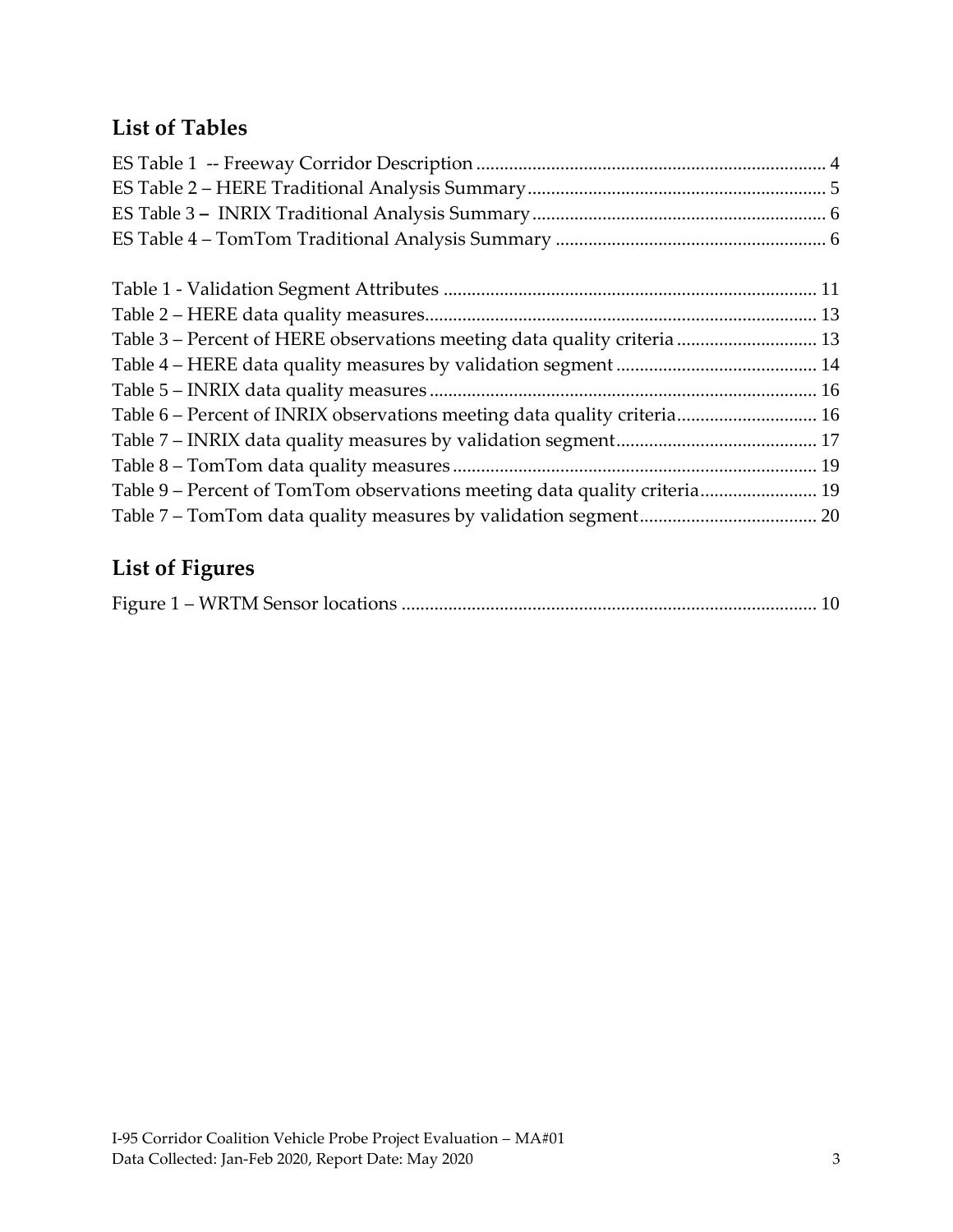### <span id="page-3-0"></span>**Executive Summary**

Wireless re-identification traffic monitoring (WRTM) technology (Bluetooth and/or Wi-Fi) is used to evaluate the quality of speeds reported by probe data vendors on selected validation road segments. WRTM equipment is deployed at strategic locations along these segments and identifies – and later re-identifies – unique signals emitted by in-vehicle electronic equipment via Bluetooth, Wi-Fi and other technologies, thus allowing direct measurement of travel times from a sample of vehicles. Prior research indicates that this sampling approach is capable of accurately characterizing actual travel times (speeds)<sup>1</sup>; therefore, WRTM data serves as the ground-truth data source against which reported probe speeds are compared. The following bullets summarize key information about the data collection effort, while ES Table 1 provides a summary description of the study area:

#### **Study area**

- I-93 (SB) and I-90 (EB) towards downtown Boston (see Figure 1)
- Number of freeway validation segments: 17
- Directional miles: 34

#### **WRTM sensors**

- Re-identification technology: Bluetooth & Wi-Fi
- Number deployed: 20

#### **Data collection**:

- Dates: January 22 February 03, 2020
- Effective five-minute travel time samples observed: 47,958

<span id="page-3-1"></span>

| <b>ES Table 1 -- Freeway Corridor Description</b> |                        |                               |                    |  |  |  |  |
|---------------------------------------------------|------------------------|-------------------------------|--------------------|--|--|--|--|
| <b>Corridor Name</b>                              | <b>Number of Lanes</b> | <b>AADT</b> (both directions) | <b>Speed Limit</b> |  |  |  |  |
| I-93 (Southbound)                                 | 3-4 lanes              | 174,000                       | 55-65 mph          |  |  |  |  |
| I-90 (Eastbound)                                  | 2-4 lanes              | 121,000                       | 55-65 mph          |  |  |  |  |

<sup>1</sup> Ali Haghani, Masoud Hamedi, Kaveh Farokhi Sadabadi, I-95 Corridor Coalition Vehicle Probe Project: Validation of INRIX Data July-September 2008, January 2010 [\(link\)](https://i95coalition.org/wp-content/uploads/2015/02/I-95-CC-Final-Report-Jan-28-2009.pdf?x70560)

I-95 Corridor Coalition Vehicle Probe Project Evaluation – MA#01 Data Collected: Jan-Feb 2020, Report Date: May 2020 4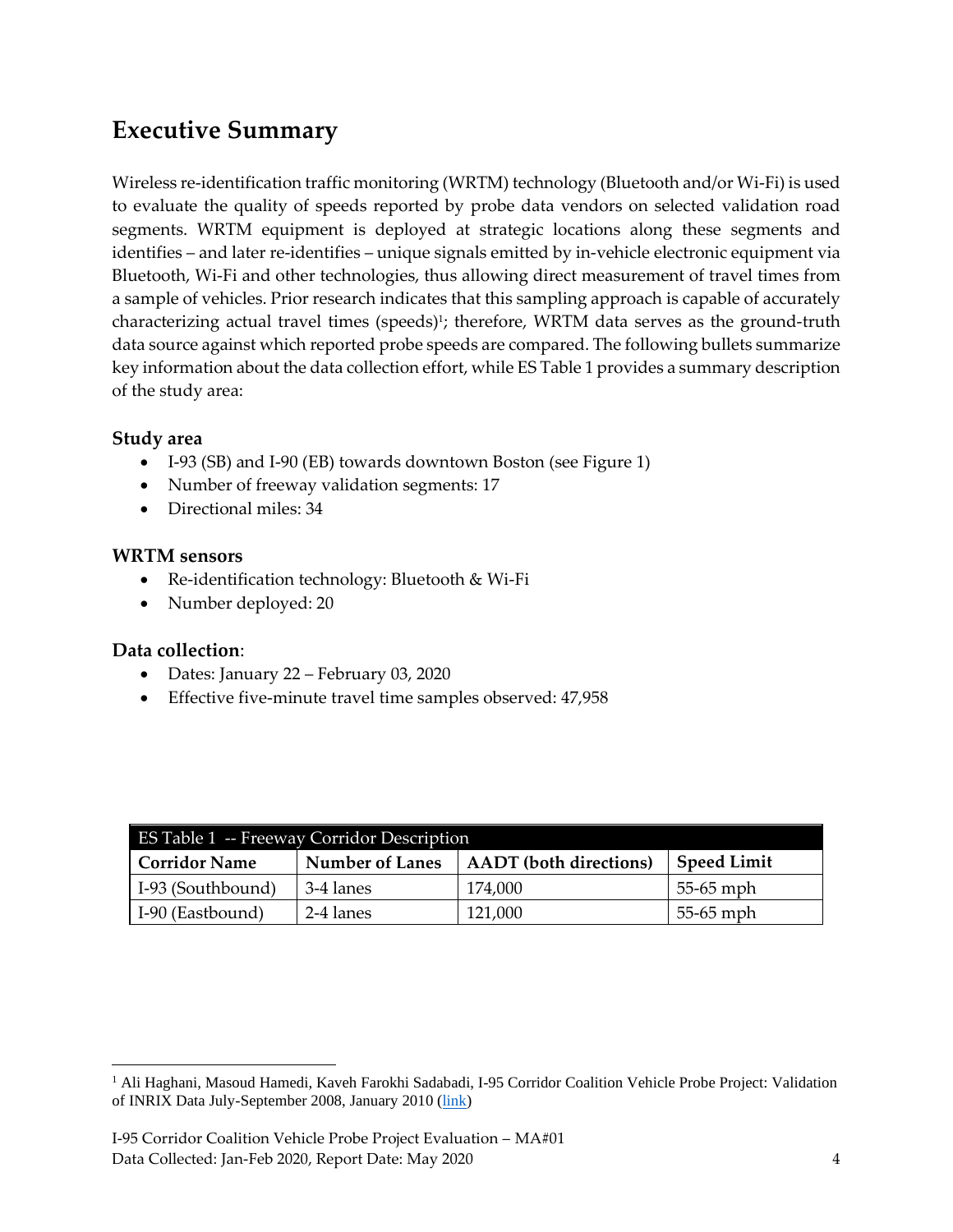ES Tables 2-4 summarize each vendor's error metrics using the "traditional analysis", which involves comparing reported probe speeds to (a) the mean WRTM speed, and (b) the 95% confidence band of WRTM mean speed for each 5-minute time interval. These comparisons are quantified in terms of two error metrics: Average Absolute Speed Error (AASE) and Speed Error Bias (SEB), which are calculated separately for four different speed bins. Columns relevant to contract specifications are outlined in red, and error metric values are colored green or red to indicate whether the value is within contract specifications (AASE <= 10 mph, SEB <= 5 mph).

<span id="page-4-0"></span>

| ES Table 2 - HERE Traditional Analysis Summary |                                                |                         |                                     |                         |                |  |  |  |
|------------------------------------------------|------------------------------------------------|-------------------------|-------------------------------------|-------------------------|----------------|--|--|--|
| <b>Speed Bin</b>                               | <b>Average Absolute Speed</b><br>Error(<10mph) |                         | <b>Speed Error Bias</b><br>(<5 mph) | Number of 5             |                |  |  |  |
|                                                | Comparison<br>with SEM<br>Band                 | Comparison<br>with Mean | Comparison<br>with SEM<br>Band      | Comparison<br>with Mean | Minute Samples |  |  |  |
| $0 - 30$                                       | 1.66                                           | 2.57                    | 1.2                                 | 1.56                    | 2451           |  |  |  |
| $30 - 45$                                      | 3.05                                           | 4.87                    | 0.48                                | 0.96                    | 2036           |  |  |  |
| $45 - 60$                                      | 2.5                                            | 5.56                    | 1.17                                | 2.91                    | 8678           |  |  |  |
| $60+$                                          | 1.23                                           | 3.86                    | 0.04                                | $-0.04$                 | 34651          |  |  |  |
| All Speeds                                     | 1.56                                           | 4.15                    | 0.32                                | 0.62                    | 47816          |  |  |  |

- **AASE**: Within specification (< 10 mph) in all speed bins
- **SEB**: Within specification (< 5 mph) in all speed bins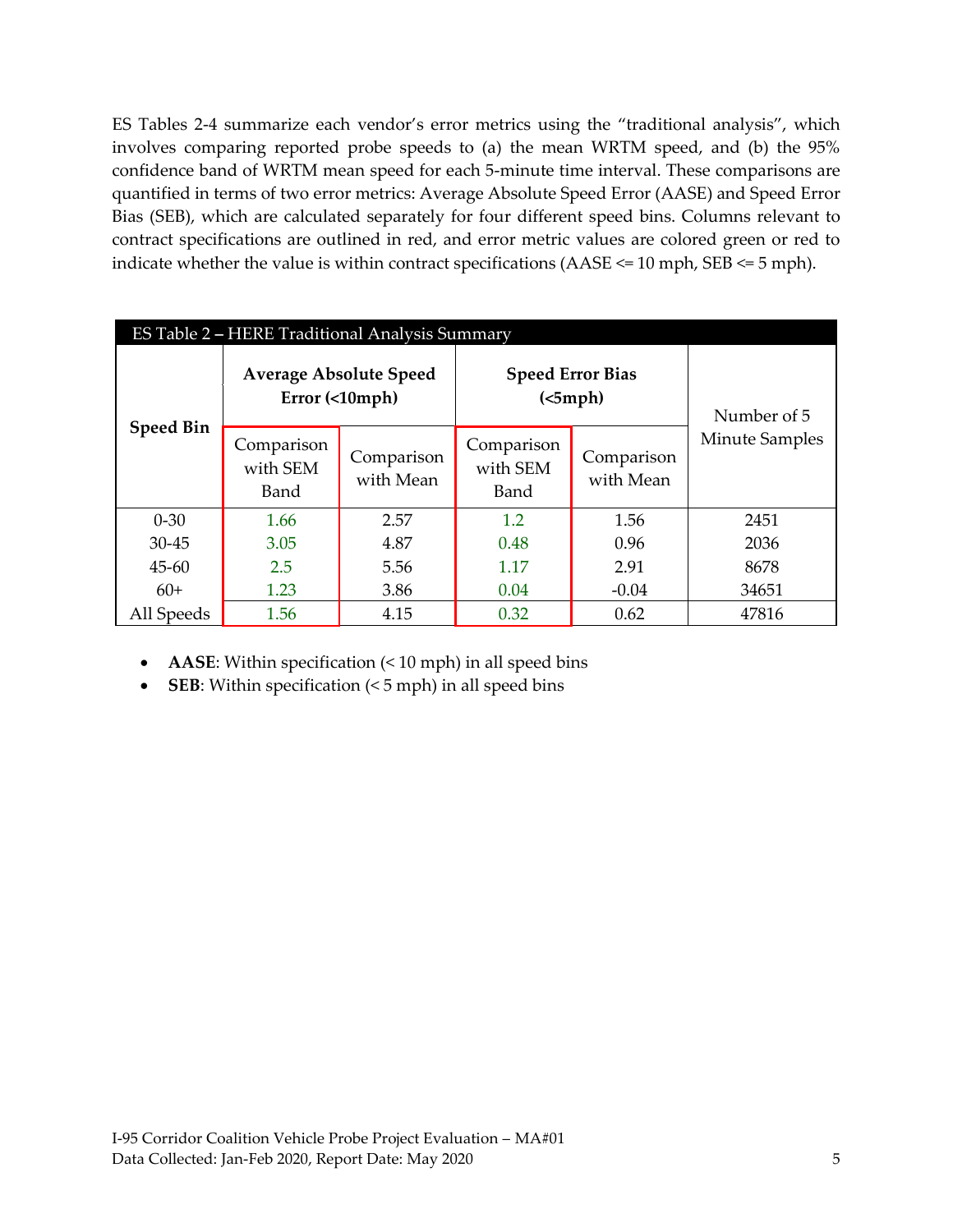<span id="page-5-0"></span>

| ES Table 3 - INRIX Traditional Analysis Summary |                                                 |                         |                                     |                         |                |  |  |  |
|-------------------------------------------------|-------------------------------------------------|-------------------------|-------------------------------------|-------------------------|----------------|--|--|--|
| <b>Speed Bin</b>                                | <b>Average Absolute Speed</b><br>Error (<10mph) |                         | <b>Speed Error Bias</b><br>(<5 mph) | Number of 5             |                |  |  |  |
|                                                 | Comparison<br>with SEM<br>Band                  | Comparison<br>with Mean | Comparison<br>with SEM<br>Band      | Comparison<br>with Mean | Minute Samples |  |  |  |
| $0 - 30$                                        | 2.56                                            | 3.6                     | 2.39                                | 3.2                     | 2451           |  |  |  |
| $30 - 45$                                       | 3.89                                            | 5.85                    | 2.87                                | 4.05                    | 2036           |  |  |  |
| $45 - 60$                                       | 2.72                                            | 5.9                     | 2.05                                | 4.4                     | 8678           |  |  |  |
| $60+$                                           | 1.12                                            | 3.67                    | 0.37                                | 0.85                    | 34651          |  |  |  |
| All Speeds                                      | 1.61                                            | 4.16                    | 0.89                                | 1.75                    | 47816          |  |  |  |

- **AASE**: Within specification (< 10 mph) in all speed bins
- **SEB**: Within specification (< 5 mph) in all speed bins

<span id="page-5-1"></span>

| ES Table 4 – TomTom Traditional Analysis Summary |                                                 |                         |                                     |                         |                |  |  |
|--------------------------------------------------|-------------------------------------------------|-------------------------|-------------------------------------|-------------------------|----------------|--|--|
| <b>Speed Bin</b>                                 | <b>Average Absolute Speed</b><br>Error (<10mph) |                         | <b>Speed Error Bias</b><br>(<5 mph) | Number of 5             |                |  |  |
|                                                  | Comparison<br>with SEM<br>Band                  | Comparison<br>with Mean | Comparison<br>with SEM Band         | Comparison<br>with Mean | Minute Samples |  |  |
| $0 - 30$                                         | 0.81                                            | 1.66                    | 0.31                                | 0.52                    | 2451           |  |  |
| $30 - 45$                                        | 1.35                                            | 3.13                    | 0.62                                | 1.47                    | 2036           |  |  |
| $45 - 60$                                        | 1.99                                            | 5                       | 1.7                                 | 3.79                    | 8678           |  |  |
| $60+$                                            | 0.89                                            | 3.4                     | 0.02                                | $-0.36$                 | 34651          |  |  |
| All Speeds                                       | 1.1                                             | 3.59                    | 0.36                                | 0.51                    | 47816          |  |  |

- **AASE**: Within specifications (< 10 mph) in all speed bins
- **SEB**: Within specifications (< 5 mph) in all speed bins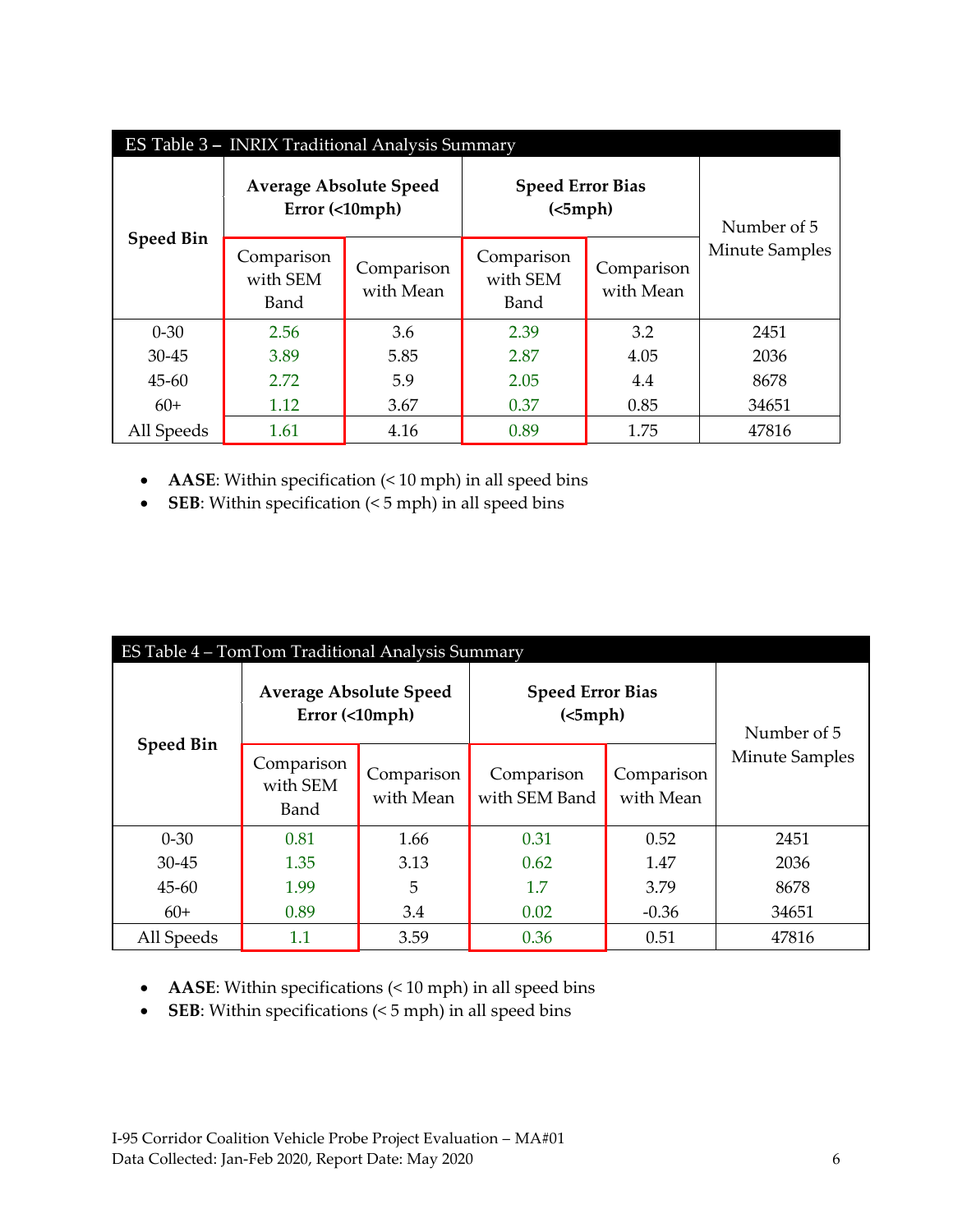## <span id="page-6-0"></span>**Introduction**

The University of Maryland (UMD), acting on behalf of the I-95 Corridor Coalition, was given the responsibility of evaluating the quality of Vehicle Probe Project (VPP) data at the inception of the project in 2009. To assess the quality of travel time and speed data, UMD developed a methodology using wireless re-identification traffic monitoring (WRTM) technology, which is documented in detail in the previously referenced full report: I-95 Corridor Coalition Vehicle Probe Project: Validation of INRIX Data [\(link\)](https://i95coalition.org/wp-content/uploads/2015/02/I-95-CC-Final-Report-Jan-28-2009.pdf?x70560).

At a high level, WRTM equipment is deployed at strategic locations along selected road segments and identifies – and later re-identifies – unique signals emitted by in-vehicle electronic equipment via Bluetooth, Wi-Fi and other technologies, thus allowing direct measurement of travel times from a sample of vehicles. Initial research conducted by UMD shows that this sampling approach is capable of accurately characterizing travel times (speeds); therefore, WRTM data serves as the ground-truth data source against which reported probe speeds are compared.

In 2014, the project moved to a second phase (VPPII), during which a probe data marketplace was created. Currently there are three data vendors that provide travel time and speed data through this marketplace: HERE, INRIX, and TomTom. The purpose of this report, which is produced on a regular basis, is to continue to rigorously assess the accuracy of speeds reported by each vendor on various road segments from I-95 Corridor Coalition member states.

# <span id="page-6-1"></span>**Probe Data Vendors**

Three probe data vendors are evaluated in this report: HERE, INRIX, and TomTom. Each vendor provides travel time and speed data along the road segments and time periods of interest, which are subsequently compared to ground truth WRTM observations in order to assess data accuracy.

Specifically, each vendor reports travel time and speed data in one-minute intervals either along road segments defined by the WRTM sensor locations (i.e., validation segmentation) or Traffic Message Channel (TMC) segments. In the latter case the TMC-based speeds must first be transformed to equivalent speeds on validation segments before a direct comparison can be made.

# <span id="page-6-2"></span>**Methodology**

The primary means of evaluating the vendor data is through the traditional validation analysis, which is documented in the original report (I-95 Corridor Coalition Vehicle Probe Project: Validation of INRIX Data July-September 2008) and summarized below. Additionally, supplemental analyses may be conducted depending on the road type being evaluated and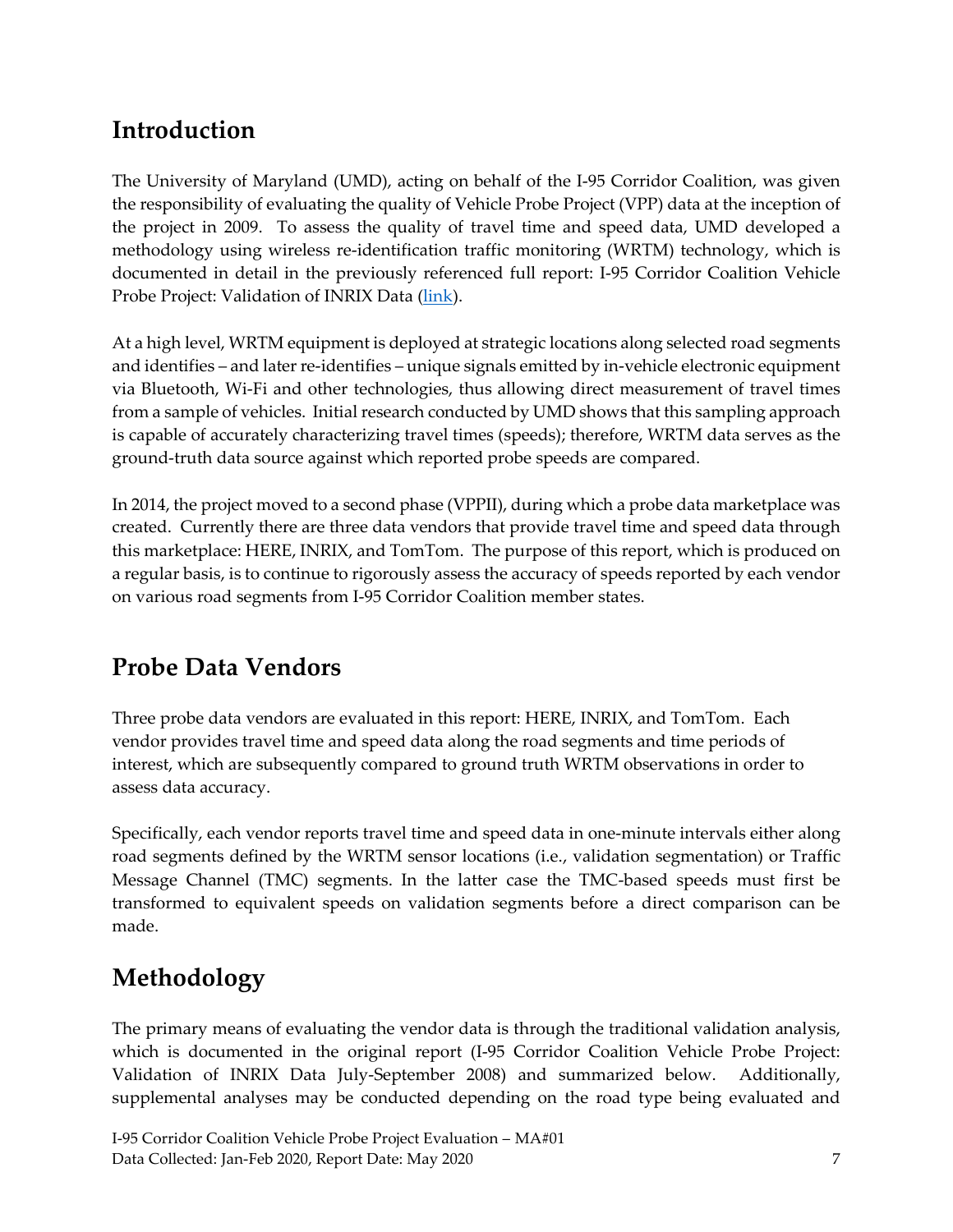observed data characteristics. The most common supplemental analysis is the slowdown analysis, which evaluates probe data quality during major congestion events on arterials.

#### <span id="page-7-0"></span>Traditional validation analysis

#### <span id="page-7-1"></span>*Overview*

The traditional validation analysis consists of comparing ground truth (i.e., WRTM) speeds against vendor speeds over five-minute intervals and quantifying the discrepancy in terms of two error metrics defined in the contract specifications.

#### <span id="page-7-2"></span>*Obtain vendor speed data along validation road segments*

Road segments used for validation are defined based on WRTM sensor locations – often resulting in different segment definitions than those typically reported by the probe vendors. Accordingly, vendors may either report speeds directly on the validation road segmentation used for evaluation, or report speeds based on standard Traffic Message Channel (TMC) segments. In the latter case, equivalent vendor speeds must be obtained for the geometry specified by the WRTM sensors, which is accomplished via a trajectory reconstruction algorithm. This algorithm is described in another report<sup>2</sup> and works by (a) identifying the portions of vendor road segments that correspond to the validation segment, and (b) using the speeds reported on the vendor's segments during multiple time intervals to calculate the equivalent speed.

#### <span id="page-7-3"></span>*Filter and aggregate ground truth data*

Raw travel time (speed) observations are first filtered to remove outliers. The filtering step is necessary because WRTM sensors sometimes re-identify vehicles that stop between sensors or record travel times from pedestrians or non-motorized vehicles that are not representative of actual traffic conditions. After the outlier observations are removed, the remaining representative observations are aggregated for each segment over five-minute intervals, and intervals with too few observations or excessive variation are discarded.

The remaining intervals are deemed suitable for evaluation of vendor probe data and are summarized in terms of (a) space-mean speed and (b) confidence band around the mean. The space-mean speed captures average ground truth traffic behavior, while the confidence band accounts for sample size and variation in the observed speeds.

Several statistical measures were initially evaluated to define the width of this uncertainty band, all of which are described and reported in the original report. Ultimately, the standard error of the mean (SEM) measure was selected due to its simplicity and sensitivity to both variability and number of observations used for calculations. The SEM is calculated as the standard deviation

<sup>&</sup>lt;sup>2</sup> Ali Haghani, Masoud Hamedi, Kaveh Farokhi Sadabadi, Estimation of Travel Times for Multiple TMC Segments, prepared for I-95 Corridor Coalition, February 2010 [\(link\)](http://www.i95coalition.org/wp-content/uploads/2015/02/I-95-CC-Estimation-of-Travel-Times-for-Multiple-TMC-Segments-FINAL2.pdf)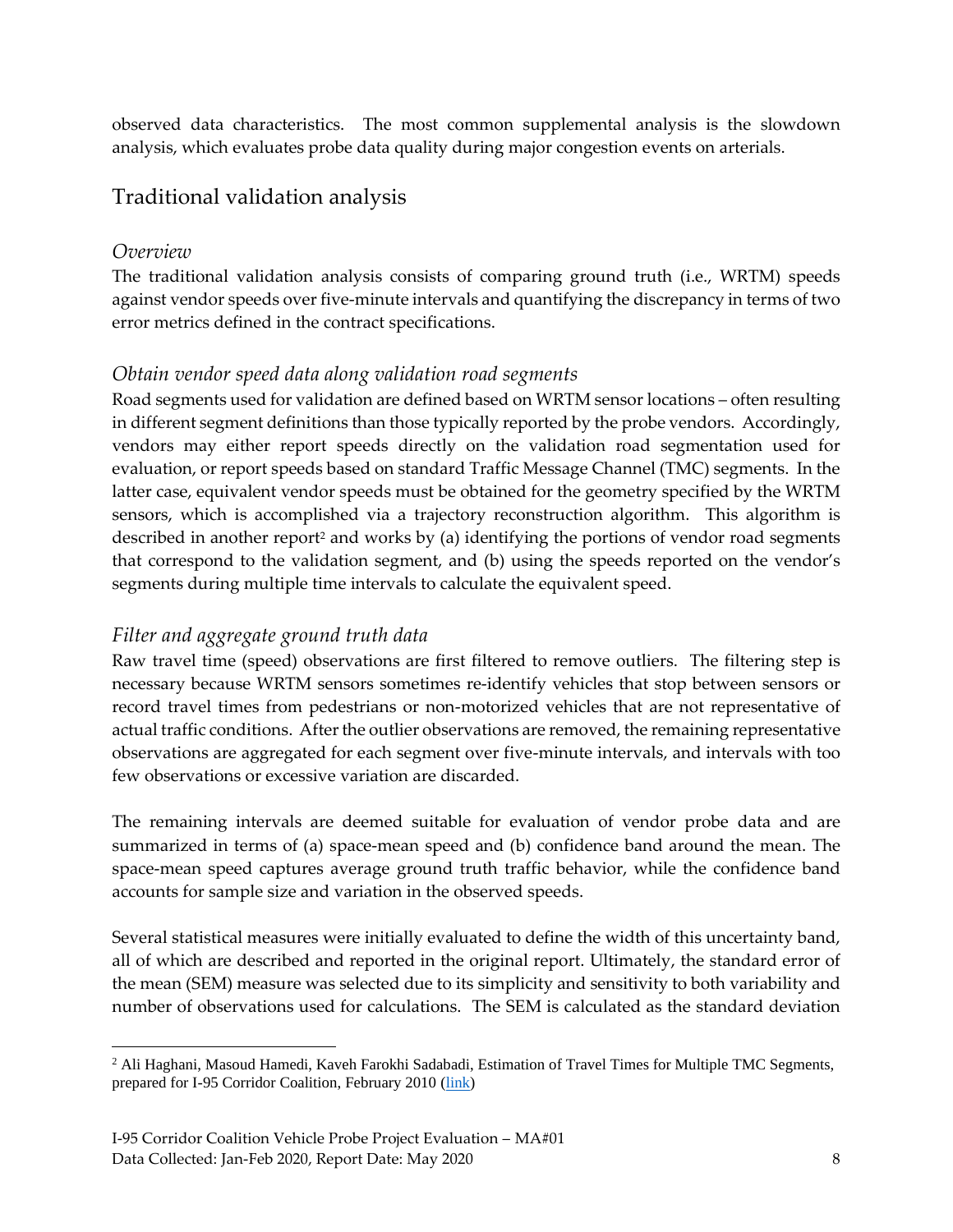(SD) of the WRTM speeds divided by the square root of the number WRTM data points (n) taken for a given time. In other words, SEM  $=\frac{SDWRTM}{\sqrt{n}}$  $\frac{WKTM}{\sqrt{n}}$ . The confidence band based on this statistic (i.e., the SEM band) narrows when there is a higher degree of confidence in the ground truth data (i.e., more observations or less variation) and widens when there is less confidence, serving as a proxy for a 95% confidence interval of ground truth speeds.

#### <span id="page-8-0"></span>*Compute Error Metrics*

A statistical analysis of the data is conducted for four defined speed bins, where each five-minute interval is associated with a speed bin based on its corresponding ground truth space-mean speed (0-15 mph, 15-30 mph, 30-45 mph, 45+ mph for arterials; 0-30 mph, 30-45 mph, 45-60 mph, 60+ mph for freeways). Reported probe speeds are compared to both the space-mean and SEM band ground truth speed for each five-minute time interval, and the discrepancies are quantified in terms of two error metrics: Average Absolute Speed Error (AASE) and Speed Error Bias (SEB), which are reported separately for each speed bin. According to contract specifications, AASE and SEB values must be within 10 mph and 5 mph, respectively, when compared with the SEM band.

AASE is calculated by summing up the absolute difference between probe vendor speeds  $(S_p)$ and ground truth speeds ( $S_{GT}$ ) for each time interval and taking the average over *n* observations. That is, AASE  $=$   $\frac{1}{n}$  $\frac{1}{n}\sum_{i=1}^{n} |S_P - S_{GT}|$ . Because the absolute value is used, positive and negative errors cannot cancel, and the result is always positive. Speed Error Bias is calculated similarly, with the difference that the absolute value of the errors is not taken. In other words,  $SEB =$ 1  $\frac{1}{n}\sum_{i=1}^{n} S_p - S_{GT}$ . Thus, positive and negative errors can cancel each other out, and the resulting value can provide insight into whether there is a consistent positive or negative error.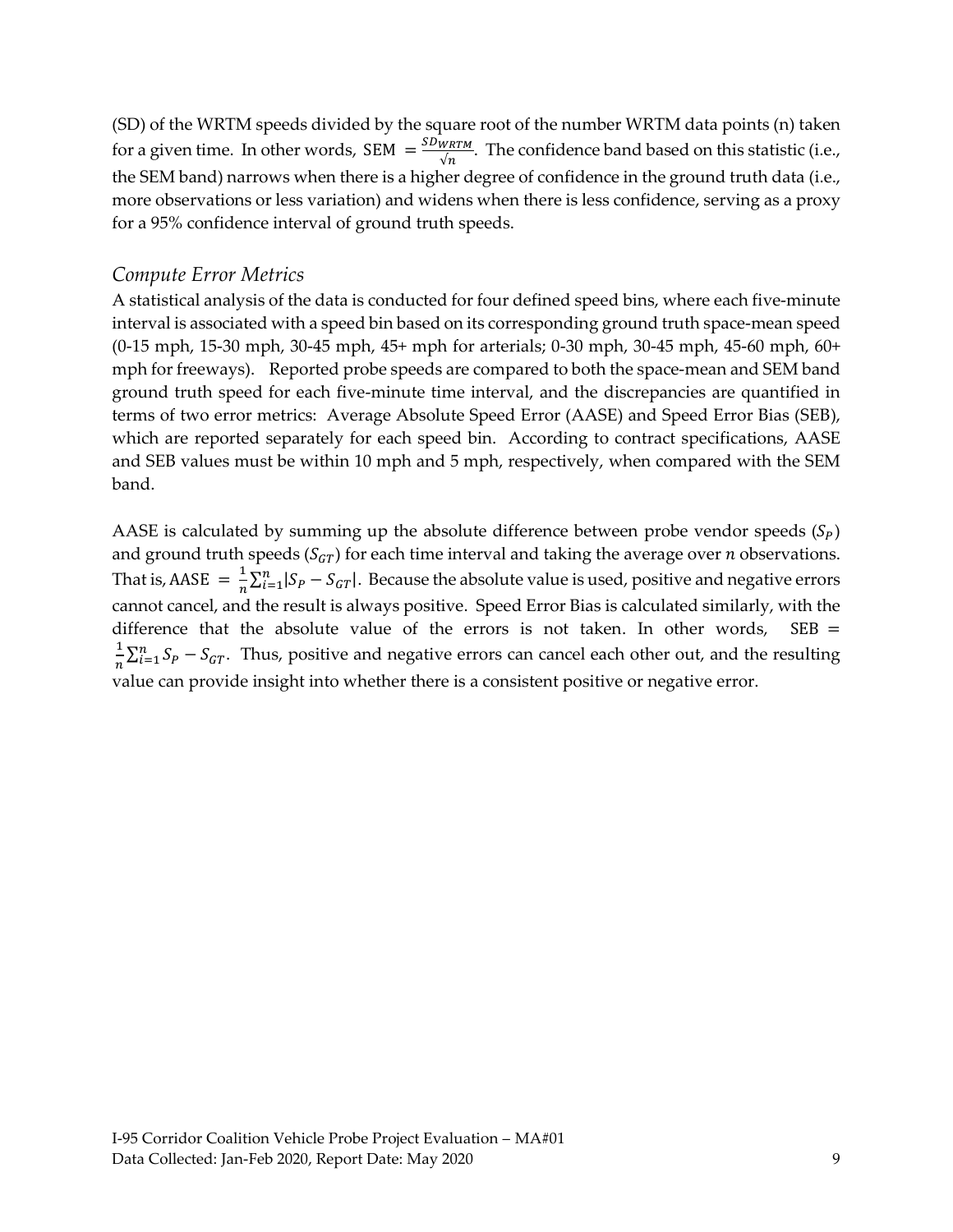## <span id="page-9-0"></span>**Data Collection**

Travel time samples were collected along 17 directional freeway validation segments near downtown Boston, Massachusetts from January 22 – February 03, 2020. These validation segments are located along I-93 Southbound (from I-95 to downtown) and I-93 Eastbound (from I-495 to downtown), and are defined based on WRTM sensor locations, which are shown in Figure 1.

Table 1 contains the summary information for each data collection segment, including WRTM sensor latitude/longitudes and an active map link, which can be followed to view each data collection segment in detail. Please note that the configuration of the test segments is often such that the endpoint of one segment coincides with the start point of the next segment, so that one WRTM sensor covers both data collection segments.

<span id="page-9-1"></span>

**Figure 1 – WRTM Sensor locations**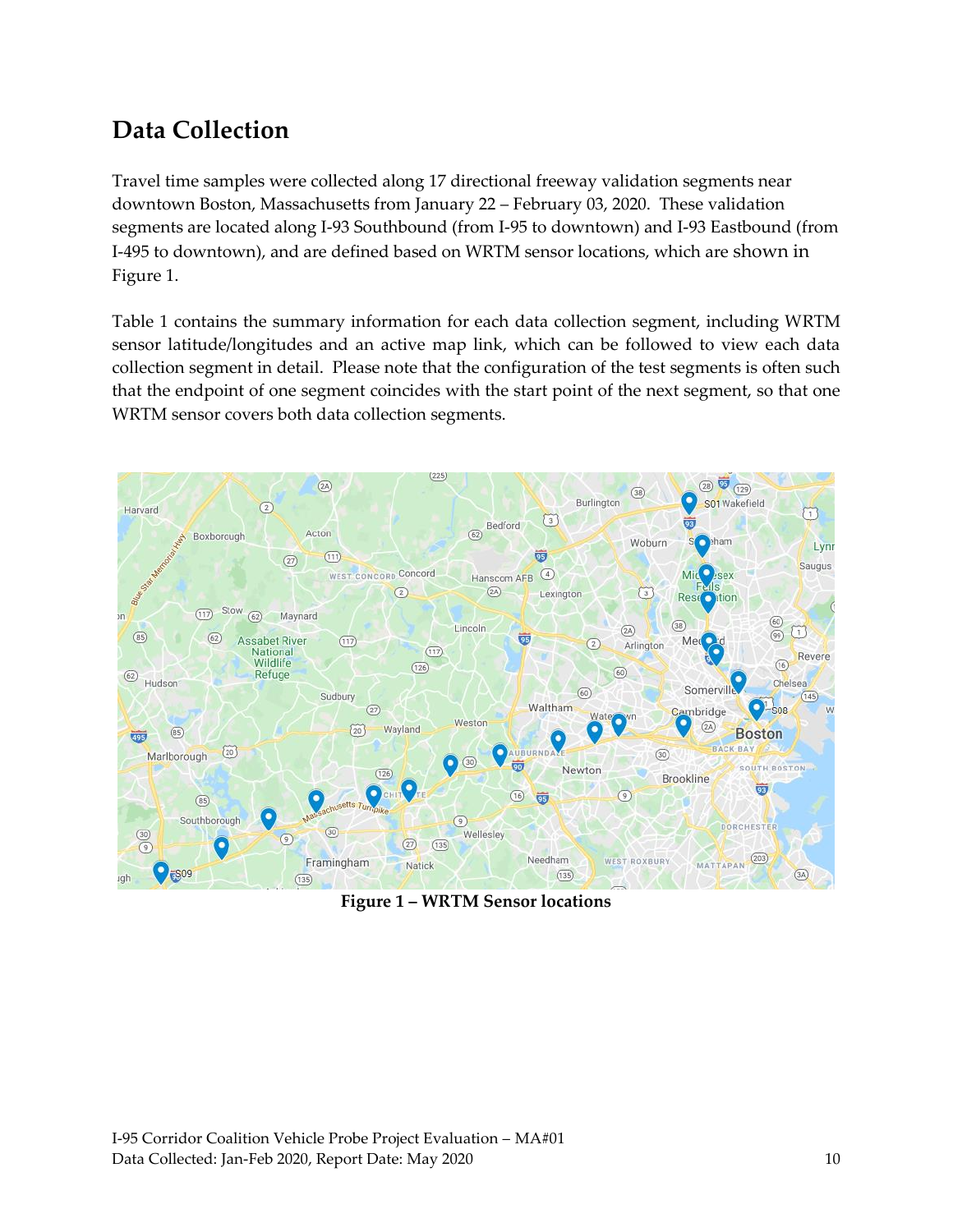<span id="page-10-0"></span>

|                               | <b>DESCRIPTION</b>          |                                           | Deployment                     |             |                                            |                                  |                                           |                             |
|-------------------------------|-----------------------------|-------------------------------------------|--------------------------------|-------------|--------------------------------------------|----------------------------------|-------------------------------------------|-----------------------------|
| Segment<br>(Map Link)         | Highway<br><b>Direction</b> | <b>Starting at</b><br>Ending at           | Lane<br>(Min)<br>Lane<br>(Max) | <b>AADT</b> | <b>Access Points</b><br><b>Speed Limit</b> |                                  | <b>Begin Lat/Lon</b><br>End Lat/Lon       | Length<br>(m <sub>i</sub> ) |
| Freeway                       |                             |                                           |                                |             |                                            |                                  |                                           |                             |
| A1<br>MA01-0001               | $I-93$<br>Southbound        | Yankee Division Highway<br>Fallon Road    | $\overline{4}$<br>4            | 186659      | 3<br>65                                    | 42.49623<br>42.46960             | $-71.11834$<br>$-71.10792$                | 1.95                        |
| A2<br>MA01-0002               | $I-93$<br>Southbound        | Fallon Road<br>Fellsway                   | $\overline{4}$<br>4            | 180782      | $\Omega$<br>65                             | 42.46960<br>42.45125             | $-71.10792$<br>$-71.10418$                | 1.35                        |
| A3<br>MA01-0003               | $I-93$<br>Southbound        | Fellsway<br>Fellsway West                 | $\overline{4}$<br>4            | 184264      | $\mathbf{1}$<br>65                         | 42.45125<br>42.43478             | $-71.10418$<br>$-71.10285$                | 1.15                        |
| A <sub>4</sub><br>MA01-0004   | $I-93$<br>Southbound        | Fellsway West<br>Mystic Ave               | $\overline{4}$<br>4            | 178369      | 6<br>55                                    | 42.43478<br>42.40178             | $-71.10285$<br>$-71.09600$                | 2.39                        |
| A <sub>5</sub><br>MA01-0005   | $I-93$<br>Southbound        | Mystic Ave<br>Cambridge street            | 3<br>4                         | 155951      | $\overline{2}$<br>55                       | 42.40178<br>42.38438             | $-71.09600$<br>-71.07699                  | 1.56                        |
| A <sub>6</sub><br>MA01-0006   | $I-93$<br>Southbound        | Cambridge street<br>Nashua Street         | 3<br>4                         | 153059      | $\overline{2}$<br>55                       | 42.38438<br>42.36697             | -71.07699<br>$-71.06154$                  | 1.51                        |
| A7<br>MA01-0007               | $I-90$<br>Eastbound         | $I-495$<br>Woodland Road                  | 3<br>4                         | 116224      | $\boldsymbol{0}$<br>65                     | 42.26529<br>42.28036             | $-71.56703$<br>$-71.51540$                | 2.85                        |
| A8<br>MA01-0008               | $I-90$<br>Eastbound         | Woodland Road<br>MA <sub>9</sub>          | 3<br>3                         | 118920      | $\overline{2}$<br>65                       | 42.28036<br>42.29842             | $-71.51540$<br>$-71.47596$                | 2.41                        |
| A <sup>9</sup><br>MA01-0009   | $I-90$<br>Eastbound         | MA <sub>9</sub><br><b>Edgell Road</b>     | 3<br>3                         | 124367      | $\mathbf{0}$<br>65                         | 42.29842<br>42.30968             | $-71.47596$<br>$-71.43496$                | 2.30                        |
| A10<br>MA01-0010              | $I-90$<br>Eastbound         | <b>Edgell Road</b><br>Cochituate Road     | 3<br>4                         | 128046      | $\mathbf{1}$<br>65                         | 42.30968                         | $-71.43496$<br>-71.38636                  | 2.58                        |
| A11                           | $I-90$<br>Eastbound         | Cochituate Road<br>North Main Street      | 3                              | 130780      | 3<br>65                                    | 42.31287<br>42.31287<br>42.31624 | $-71.38636$                               | 1.66                        |
| MA01-0011<br>A12<br>MA01-0012 | $I-90$<br>Eastbound         | North Main Street<br><b>Winter Street</b> | 3<br>$\,3$<br>3                | 117842      | $\mathbf{0}$<br>65                         | 42.31624<br>42.33191             | $-71.35629$<br>$-71.35629$<br>$-71.32137$ | 2.13                        |

**Table 1 - Validation Segment Attributes**

I-95 Corridor Coalition Vehicle Probe Project Evaluation – MA #01 Data Collected: Jan-Feb 2020, Report Date: May 2020 11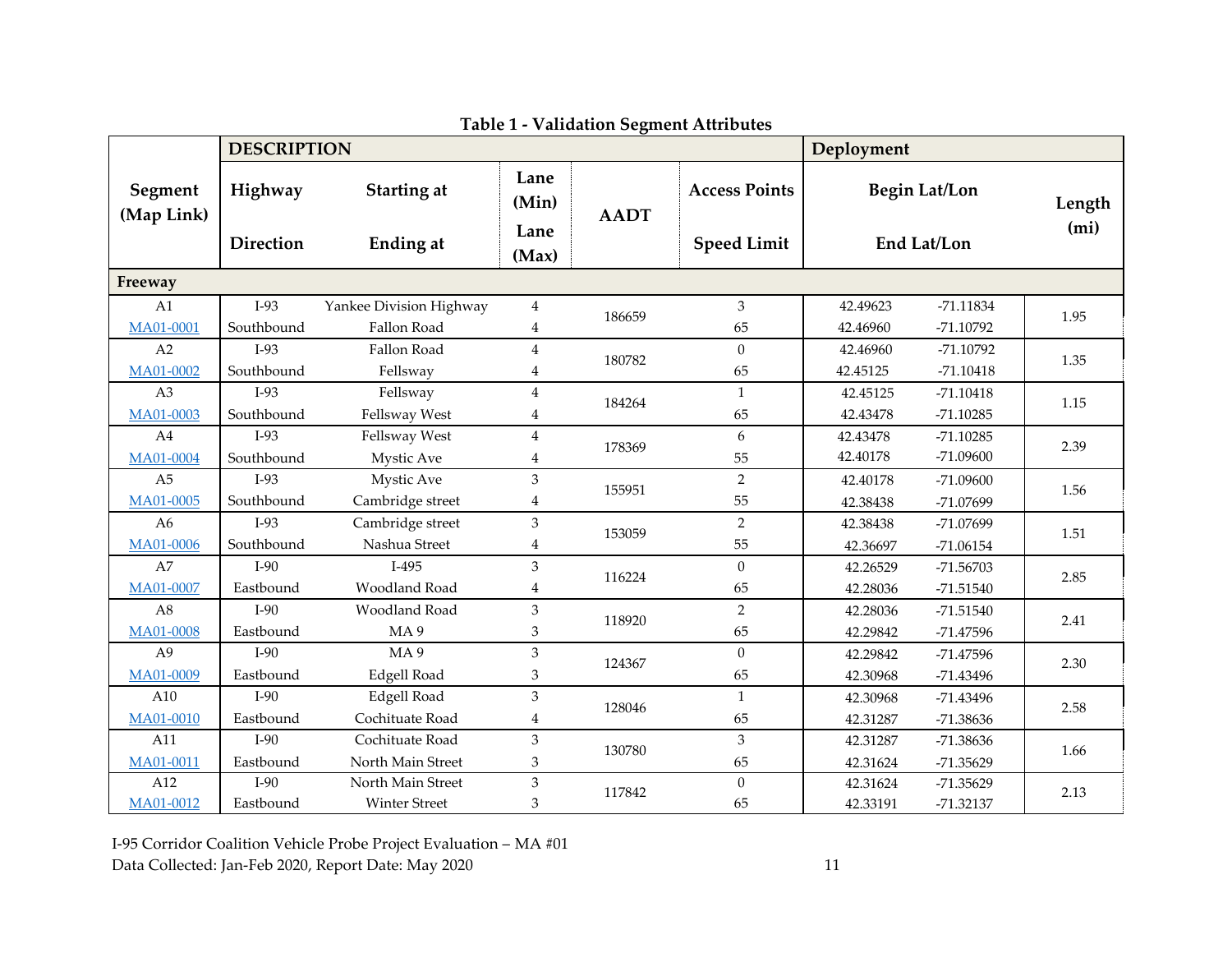| <b>DESCRIPTION</b><br>Deployment |                  |                          |                |             |                      |                                     |             |                   |
|----------------------------------|------------------|--------------------------|----------------|-------------|----------------------|-------------------------------------|-------------|-------------------|
| Segment<br>(Map Link)            | Highway          | Starting at              | Lane<br>(Min)  | <b>AADT</b> | <b>Access Points</b> | <b>Begin Lat/Lon</b><br>End Lat/Lon |             | Length            |
|                                  | <b>Direction</b> | Ending at                | Lane<br>(Max)  |             | <b>Speed Limit</b>   |                                     |             | (m <sub>i</sub> ) |
| A13                              | $I-90$           | <b>Winter Street</b>     | 3              | 109485      | $\overline{2}$       | 42.33191                            | $-71.32137$ | 2.22              |
| MA01-0013                        | Eastbound        | Ridheway Road            | 4              |             | 65                   | 42.33852                            | $-71.27948$ |                   |
| A14                              | $I-90$           | Ridheway Road            | $\overline{2}$ | 113121      | $\overline{2}$       | 42.33852                            | -71.27948   | 2.71              |
| MA01-0014                        | Eastbound        | <b>Washington Street</b> | 4              |             | 65                   | 42.34744                            | $-71.22966$ |                   |
| A15                              | $I-90$           | <b>Washington Street</b> | 3              | 116600      |                      | 42.34744                            | $-71.22966$ | 1.63              |
| MA01-0015                        | Eastbound        | Lewis Terrace            | 3              |             | 65                   | 42.35313                            | -71.19888   |                   |
| A16                              | $I-90$           | Lewis Terrace            | 3              | 129835      | $\overline{2}$       | 42.35313                            | -71.19888   | 1.11              |
| MA01-0016                        | Eastbound        | <b>Center Street</b>     | 3              |             | 65                   | 42.35760                            | $-71.17808$ |                   |
| A17                              | $I-90$           | Center Street            | 3              |             | $\Omega$             | 42.35760                            | -71.17808   |                   |
| MA01-0017                        | Eastbound        | Cambridge Street         | 4              | 129835      | 65                   | 42.35718                            | $-71.12365$ | 2.81              |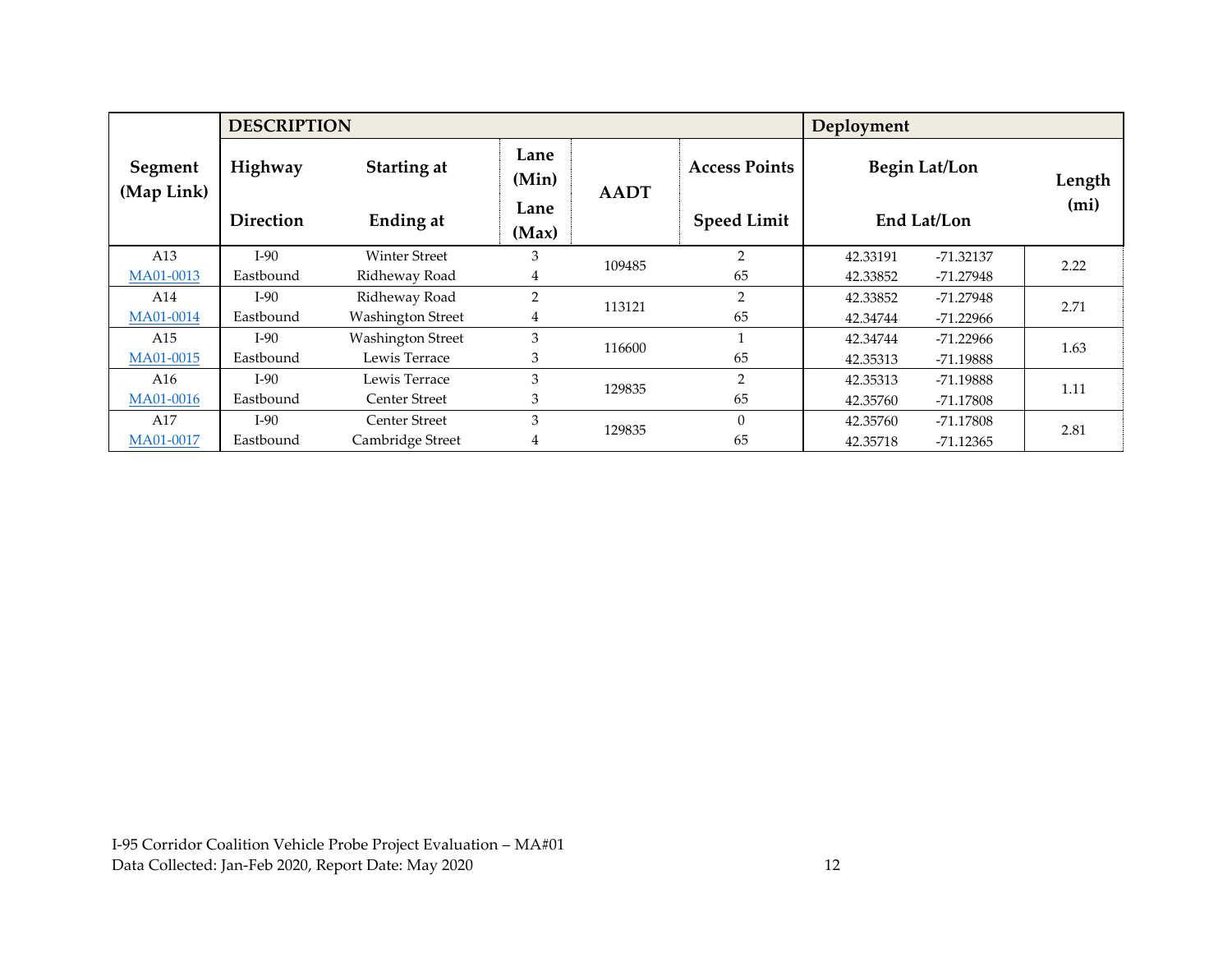# <span id="page-12-0"></span>**Validation Results**

### <span id="page-12-1"></span>Traditional Validation Results

#### <span id="page-12-2"></span>**HERE**

Table 2 summarizes the standard error metrics computed between ground truth (i.e., WRTM) and HERE speeds. Both Average Absolute Speed Error (AASE) and Speed Error Bias (SEB) are within specifications for all speed bins.

<span id="page-12-3"></span>

|                  | <b>Average Absolute Speed</b><br>Error (<10mph) |                         | <b>Speed Error Bias</b><br>(<5 mph) | Number of 5             |                |
|------------------|-------------------------------------------------|-------------------------|-------------------------------------|-------------------------|----------------|
| <b>Speed Bin</b> | Comparison<br>with SEM<br>Band                  | Comparison<br>with Mean | Comparison<br>with SEM<br>Band      | Comparison<br>with Mean | Minute Samples |
| $0 - 30$         | 1.66                                            | 2.57                    | 1.2                                 | 1.56                    | 2451           |
| $30 - 45$        | 3.05                                            | 4.87                    | 0.48                                | 0.96                    | 2036           |
| $45 - 60$        | 2.5                                             | 5.56                    | 1.17                                | 2.91                    | 8678           |
| $60+$            | 1.23                                            | 3.86                    | 0.04                                | $-0.04$                 | 34651          |
| All Speeds       | 1.56                                            | 4.15                    | 0.32                                | 0.62                    | 47816          |

#### **Table 2 – HERE data quality measures**

Table 3 shows the percentage of time the HERE data falls within 5mph of the mean and SEM band for each speed bin.

<span id="page-12-4"></span>

|           | Data Quality Measures for |                                      |                             |                                      |                                  |
|-----------|---------------------------|--------------------------------------|-----------------------------|--------------------------------------|----------------------------------|
|           | <b>SEM Band</b>           |                                      | Mean                        |                                      |                                  |
| Speed Bin | Percent inside<br>band    | Percent<br>within<br>5mph of<br>band | Percent<br>equal to<br>mean | Percent<br>within<br>5mph of<br>mean | Number of 5<br>Minute<br>Samples |
| $0 - 30$  | 34%                       | 89%                                  |                             | 84%                                  | 2451                             |
| $30 - 45$ | 32%                       | 78%                                  |                             | 64%                                  | 2036                             |
| $45 - 60$ | 44%                       | 80%                                  |                             | 55%                                  | 8678                             |
| $60+$     | 58%                       | 93%                                  |                             | 72%                                  | 34651                            |

**Table 3 – Percent of HERE observations meeting data quality criteria**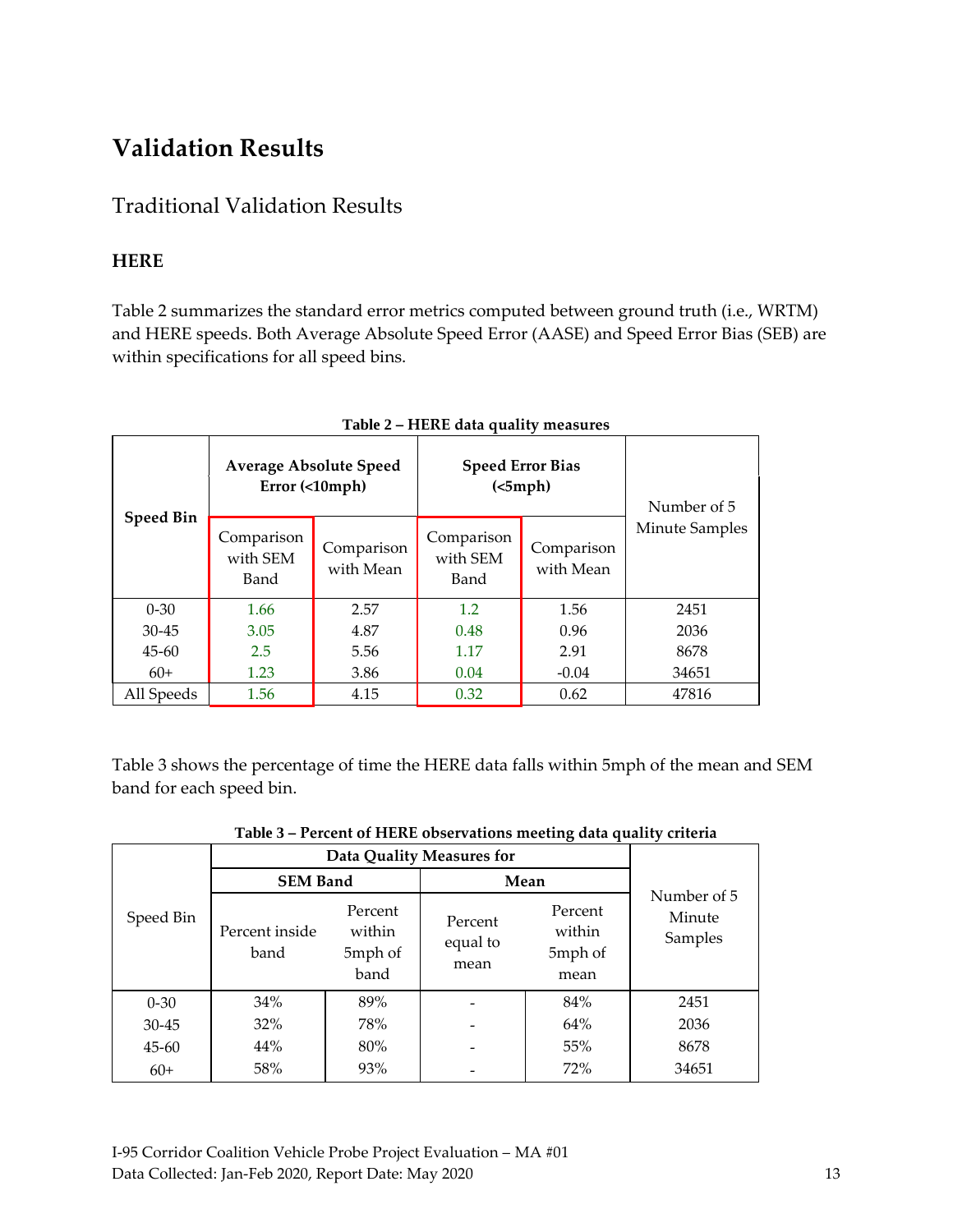Table 4 reports the standard error metrics on individual validation segments. Note that some segments and time bins only have a few observations, and thus may not be representative of the overall performance in each speed bin.

<span id="page-13-0"></span>

|                  | <b>Data Quality Measures for</b> |                  |                           |          |                         |          |                |
|------------------|----------------------------------|------------------|---------------------------|----------|-------------------------|----------|----------------|
| Path             | Sensor<br>distance               | <b>Speed Bin</b> | Avg. Absolute Speed Error |          | <b>Speed Error Bias</b> |          | No. of<br>Obs. |
|                  |                                  |                  | <b>SEM Band</b>           | Mean     | <b>SEM Band</b>         | Mean     |                |
|                  |                                  | $0 - 30$         | 0.96                      | 1.97     | 0.53                    | 0.37     | $15*$          |
| MA01-0001        | 1.95                             | $30 - 45$        | 1.17                      | 1.94     | 0.46                    | 0.53     | 180            |
|                  |                                  | 45-60            | 1.68                      | 4.03     | 1.23                    | 2.9      | 262            |
|                  |                                  | $60+$            | 0.95                      | 3.37     | $-0.27$                 | $-0.48$  | 2751           |
|                  |                                  | $0 - 30$         | $\rm 0.8$                 | 1.38     | 0.27                    | 0.39     | 81             |
| MA01-0002        | 1.35                             | $30 - 45$        | 1.18                      | 2.42     | 0.14                    | $-0.12$  | 35             |
|                  |                                  | 45-60            | 1.7                       | 3.82     | $0.3\,$                 | 0.62     | 266            |
|                  |                                  | $60+$            | 0.91                      | $3.47\,$ | 0.09                    | 0.07     | 2834           |
|                  |                                  | $0 - 30$         | 0.62                      | 1.23     | $-0.51$                 | $-0.96$  | 176            |
| MA01-0003        | 1.15                             | $30 - 45$        | $\bf{4}$                  | 5.33     | $-2.91$                 | $-3.96$  | 35             |
|                  |                                  | 45-60            | 3.86                      | 8.36     | 3.05                    | 7.22     | 657            |
|                  |                                  | $60+$            | 1.34                      | 4.13     | 0.47                    | 1.58     | 2350           |
|                  |                                  | $0 - 30$         | 0.81                      | 1.38     | 0.79                    | 1.24     | 271            |
| MA01-0004        | 2.39                             | $30 - 45$        | 1.56                      | 3.16     | 1.26                    | 1.86     | 66             |
|                  |                                  | 45-60            | 1.08                      | 3.9      | 0.95                    | 3.2      | 517            |
|                  |                                  | $60+$            | 0.56                      | 2.87     | $-0.04$                 | 0.07     | 2062           |
|                  |                                  | $0 - 30$         | 0.31                      | 1.08     | 0.12                    | 0.24     | 313            |
| MA01-0005        | 1.56                             | 30-45            | 1.47                      | 3.86     | $-0.14$                 | $-0.41$  | 83             |
|                  |                                  | 45-60            | 1.04                      | 3.56     | $-0.85$                 | $-2.02$  | 684            |
|                  |                                  | $60+$            | 1.56                      | 5.3      | $-1.48$                 | $-4.82$  | 1687           |
|                  | 1.51                             | $0 - 30$         | 0.66                      | 1.97     | 0.46                    | 0.97     | 471            |
| MA01-0006        |                                  | $30 - 45$        | 1.35                      | 3.54     | 1.02                    | 2.41     | 614            |
|                  |                                  | 45-60            | $0.77\,$                  | 3.07     | $-0.1$                  | $-0.04$  | 1530           |
|                  |                                  | $60+$            | 3.09                      | 10.43    | $-3.09$                 | $-10.43$ | 19             |
|                  |                                  | $0 - 30$         | 8.89                      | 9.53     | 8.89                    | 9.53     | 9*             |
| MA01-0007        | 2.85                             | $30 - 45$        | 6.61                      | 8.27     | 2.99                    | 3.93     | $16*$          |
|                  |                                  | 45-60            | 4.56                      | 8.94     | 3.68                    | $7.8\,$  | 195            |
|                  |                                  | $60+$            | 1.41                      | 3.85     | $0.87\,$                | 2.33     | 2726           |
|                  |                                  | $0 - 30$         | 7.12                      | 8.35     | 7.12                    | 8.35     | $11*$          |
| MA01-0008        | 2.41                             | 30-45            | 4.99                      | 7.51     | 3.73                    | 5.79     | $18*$          |
|                  |                                  | 45-60            | 4.58                      | 7.05     | $-2.37$                 | $-2.58$  | $28*$          |
|                  |                                  | $60+$            | 1.17                      | 3.65     | $-0.97$                 | $-2.46$  | 2793           |
|                  |                                  | $0 - 30$         | 2.03                      | 2.59     | 0.67                    | 0.81     | 75             |
| MA01-0009        | 2.30                             | $30 - 45$        | 5.27                      | 6.52     | 4.99                    | 5.95     | $30*$          |
|                  |                                  | 45-60            | 5.33                      | 9.01     | 5.26                    | 8.81     | 337            |
|                  |                                  | $60+$            | 2.96                      | 5.78     | 2.86                    | 5.41     | 2240           |
|                  |                                  | $0 - 30$         | 1.07                      | 1.74     | $-0.9$                  | $-1.3$   | 90             |
| <b>MA01-0010</b> | 2.58                             | 30-45            | 1.7                       | 2.63     | $-1.69$                 | $-2.47$  | 46             |
|                  |                                  | 45-60            | 1.84                      | 4.04     | 0.21                    | 0.89     | 59             |
|                  |                                  | $60+$            | 1.2                       | 3.64     | $-0.71$                 | $-2.07$  | 2568           |
|                  |                                  | $0 - 30$         | 5.99                      | 6.78     | 5.86                    | 6.56     | 97             |
| MA01-0011        | 1.66                             | $30 - 45$        | 9.47                      | 12.48    | 8.77                    | 11.37    | 80             |
|                  |                                  | 45-60            | 4.56                      | 8.79     | 2.68                    | 5.75     | 168            |
|                  |                                  | $60+$            | 1.27                      | 3.99     | $-0.11$                 | 0.14     | 2638           |

**Table 4 – HERE data quality measures by validation segment**

I-95 Corridor Coalition Vehicle Probe Project Evaluation – MA#01 Data Collected: Jan-Feb 2020, Report Date: May 2020 14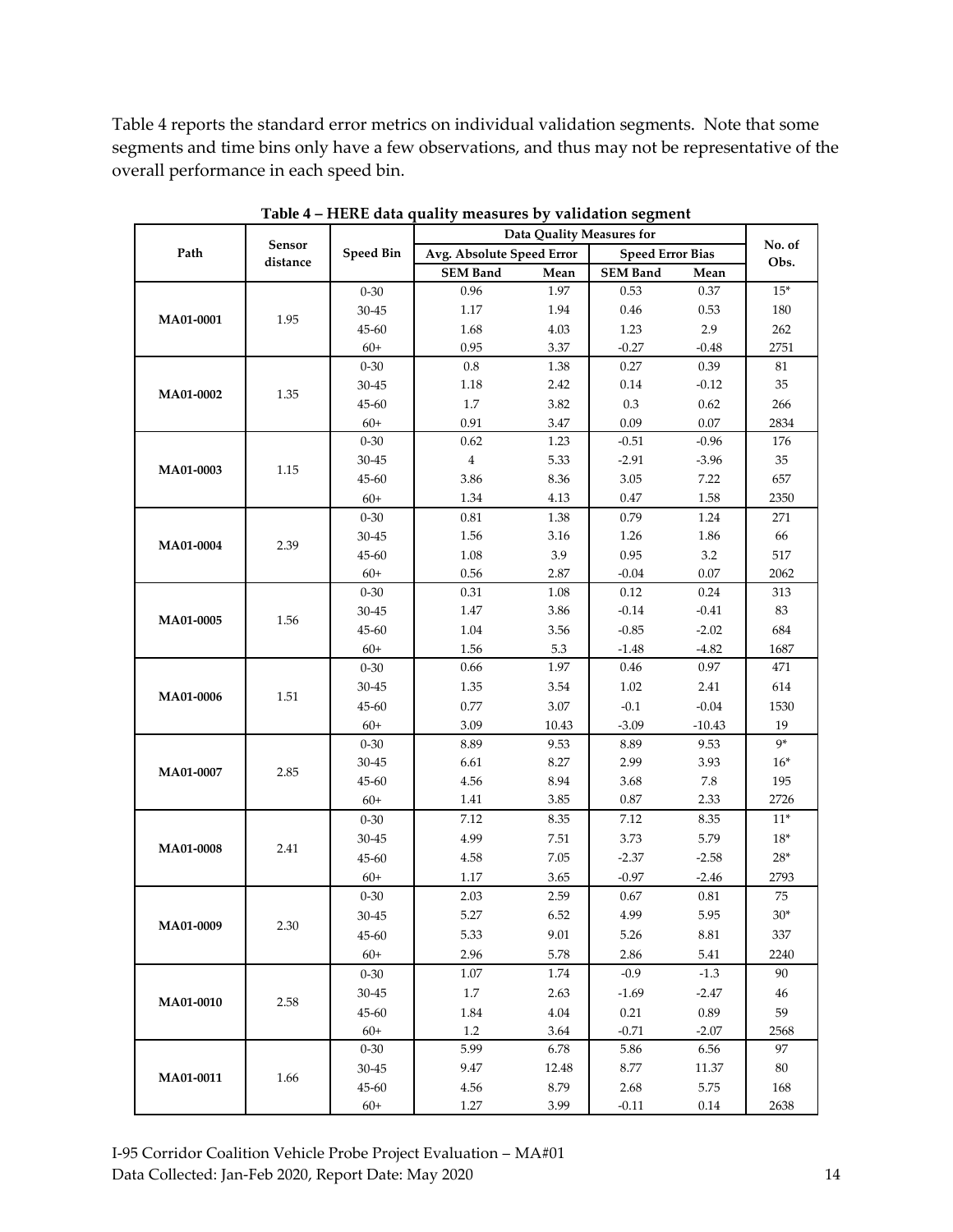|           |                    |                  | <b>Data Quality Measures for</b> |      |                         |         |                |
|-----------|--------------------|------------------|----------------------------------|------|-------------------------|---------|----------------|
| Path      | Sensor<br>distance | <b>Speed Bin</b> | Avg. Absolute Speed Error        |      | <b>Speed Error Bias</b> |         | No. of<br>Obs. |
|           |                    |                  | <b>SEM Band</b>                  | Mean | <b>SEM Band</b>         | Mean    |                |
|           |                    | $0 - 30$         | 1.67                             | 2.51 | $-0.38$                 | $-0.65$ | 42             |
| MA01-0012 | 2.13               | $30 - 45$        | 3.28                             | 4.35 | $-2.24$                 | $-2.73$ | 96             |
|           |                    | 45-60            | 3.13                             | 5.35 | $-1.19$                 | $-0.78$ | 137            |
|           |                    | $60+$            | 1.1                              | 3.67 | $-0.74$                 | $-1.99$ | 2636           |
|           |                    | $0 - 30$         | 4.93                             | 6.57 | 4.74                    | 6.16    | 86             |
| MA01-0013 | 2.22               | 30-45            | 4.23                             | 6.15 | 2                       | 2.56    | 77             |
|           |                    | 45-60            | 4.81                             | 9.07 | 4.32                    | 8.3     | 1121           |
|           |                    | $60+$            | 2.08                             | 5.57 | 1.92                    | 5.08    | 1617           |
|           | 2.71               | $0 - 30$         | 0.89                             | 1.59 | 0.21                    | 0.24    | 244            |
|           |                    | $30 - 45$        | 1.42                             | 3.18 | $-1.1$                  | $-1.9$  | 87             |
| MA01-0014 |                    | 45-60            | 1.79                             | 4.15 | $-0.22$                 | 0.25    | 215            |
|           |                    | $60+$            | 0.76                             | 3.35 | $-0.64$                 | $-2.31$ | 1442           |
|           | 1.63               | $0 - 30$         | 4.38                             | 5.62 | 4.28                    | 5.46    | 309            |
| MA01-0015 |                    | 30-45            | 4.27                             | 5.8  | 4.09                    | 5.41    | 212            |
|           |                    | 45-60            | 1.76                             | 5    | 0.89                    | 3.1     | 794            |
|           |                    | $60+$            | 0.58                             | 3.18 | $-0.05$                 | 0.12    | 1169           |
|           |                    | $0 - 30$         | 2.52                             | 3.77 | 0.94                    | 0.96    | 51             |
| MA01-0016 | 1.11               | 30-45            | 5.85                             | 7.97 | $-4.14$                 | $-5.16$ | 318            |
|           |                    | 45-60            | 3.49                             | 6.63 | $-0.5$                  | 1.25    | 1115           |
|           |                    | $60+$            | 0.83                             | 3.3  | $-0.3$                  | $-0.41$ | 1384           |
|           |                    | $0 - 30$         | 0.69                             | 1.24 | 0.22                    | 0.32    | 110            |
| MA01-0017 | 2.81               | 30-45            | 0.94                             | 1.8  | 0.37                    | 0.52    | 43             |
|           |                    | 45-60            | 1.03                             | 2.9  | 0.59                    | 1.39    | 593            |
|           |                    | $60+$            | 0.57                             | 2.65 | $-0.22$                 | $-0.9$  | 1735           |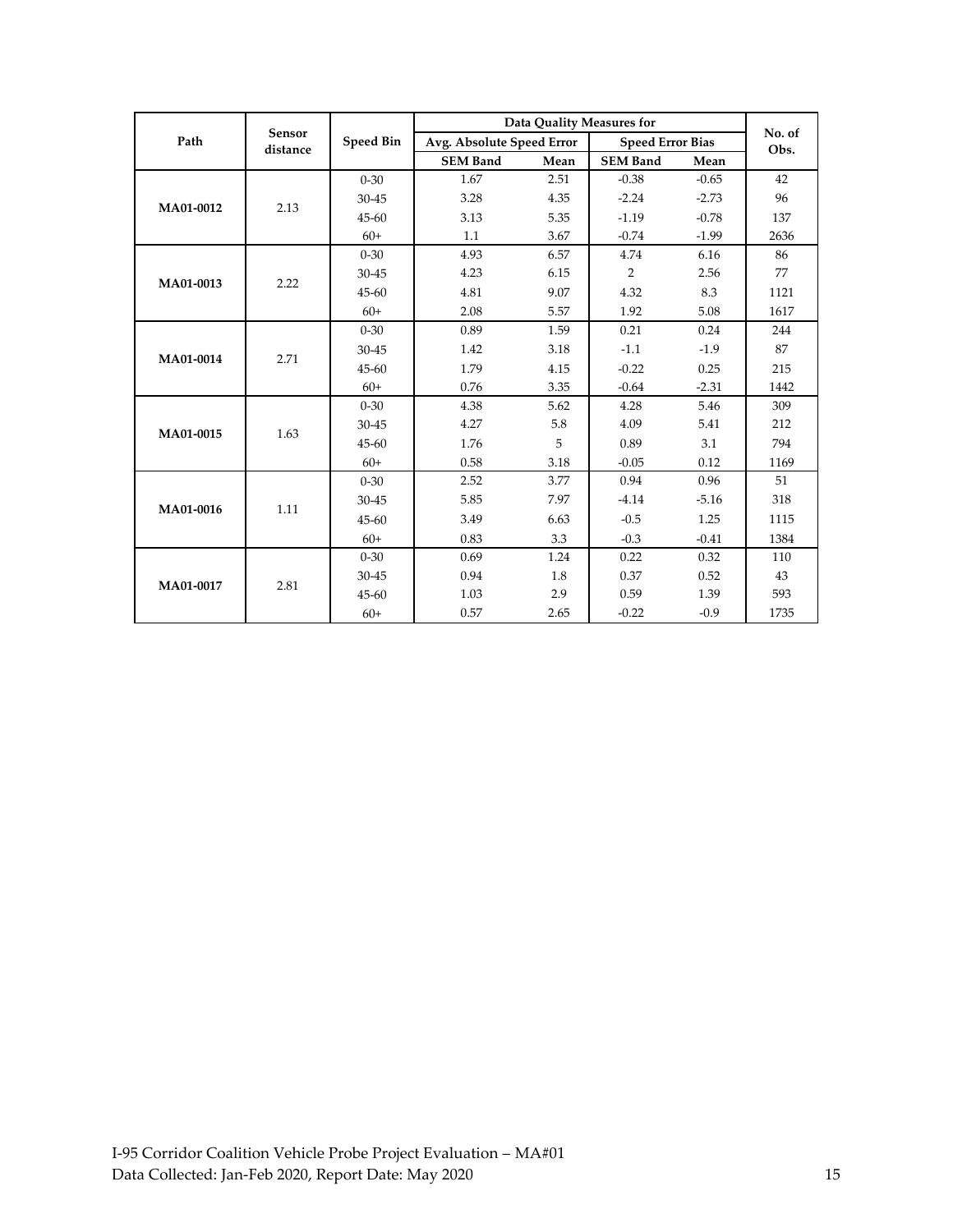#### <span id="page-15-0"></span>**INRIX**

Table 5 summarizes the standard error metrics computed between ground truth (i.e., WRTM) and INRIX speeds. Both Average Absolute Speed Error (AASE) and Speed Error Bias (SEB) are within specifications for all speed bins.

<span id="page-15-1"></span>

|                  |                                | <b>Average Absolute Speed</b><br>Error (<10mph) | <b>Speed Error Bias</b><br>(<5 mph) | Number of 5             |                       |
|------------------|--------------------------------|-------------------------------------------------|-------------------------------------|-------------------------|-----------------------|
| <b>Speed Bin</b> | Comparison<br>with SEM<br>Band | Comparison<br>with Mean                         | Comparison<br>with SEM<br>Band      | Comparison<br>with Mean | <b>Minute Samples</b> |
| $0 - 30$         | 2.56                           | 3.6                                             | 2.39                                | 3.2                     | 2451                  |
| $30 - 45$        | 3.89                           | 5.85                                            | 2.87                                | 4.05                    | 2036                  |
| $45 - 60$        | 2.72                           | 5.9                                             | 2.05                                | 4.4                     | 8678                  |
| $60+$            | 1.12                           | 3.67                                            | 0.37                                | 0.85                    | 34651                 |
| All Speeds       | 1.61                           | 4.16                                            | 0.89                                | 1.75                    | 47816                 |

| Table 5 - INRIX data quality measures |  |
|---------------------------------------|--|
|---------------------------------------|--|

Table 6 shows the percentage of time the INRIX data falls within 5mph of the mean and SEM band for each speed bin.

<span id="page-15-2"></span>

|                  |                           | ┙                                    |                             |                                      |                                   |  |
|------------------|---------------------------|--------------------------------------|-----------------------------|--------------------------------------|-----------------------------------|--|
|                  | Data Quality Measures for |                                      |                             |                                      |                                   |  |
|                  | <b>SEM Band</b>           |                                      | Mean                        |                                      |                                   |  |
| <b>Speed Bin</b> | Percent<br>inside band    | Percent<br>within<br>5mph of<br>band | Percent<br>equal to<br>mean | Percent<br>within<br>5mph of<br>mean | Number of 5<br>Minute<br>Samples. |  |
| $0 - 30$         | 21%                       | 83%                                  | $0\%$                       | 77%                                  | 2451                              |  |
| $30 - 45$        | 22%                       | 71%                                  | $0\%$                       | 54%                                  | 2036                              |  |
| $45 - 60$        | 38%                       | 78%                                  | $0\%$                       | 51%                                  | 8678                              |  |
| $60+$            | 60%                       | 94%                                  | $0\%$                       | 73%                                  | 34651                             |  |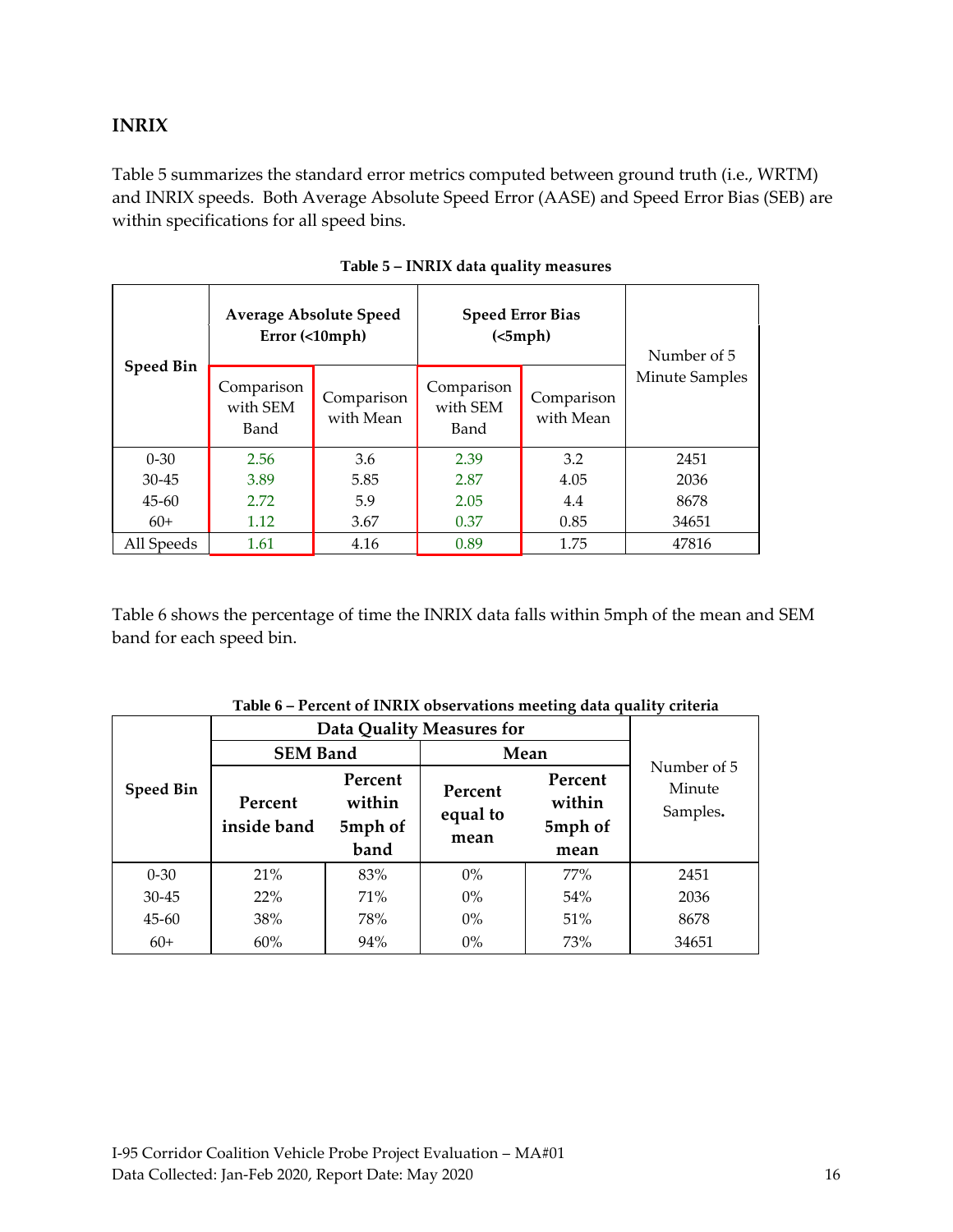Table 7 reports the standard error metrics on individual validation segments. Note that some segments and time bins only have a few observations, and thus may not be representative of the overall performance in each speed bin.

<span id="page-16-0"></span>

|           |                    |                  | Data Quality Measures for |                |                         |              |                |
|-----------|--------------------|------------------|---------------------------|----------------|-------------------------|--------------|----------------|
| Path      | Sensor<br>distance | <b>Speed Bin</b> | Avg. Absolute Speed Error |                | <b>Speed Error Bias</b> |              | No. of<br>Obs. |
|           |                    |                  | <b>SEM Band</b>           | Mean           | <b>SEM Band</b>         | Mean         |                |
|           |                    | $0 - 30$         | 2.48                      | 3.7            | $2.3\,$                 | 3.28         | $15*$          |
|           |                    | 30-45            | 3.78                      | 4.62           | 3.26                    | 3.73         | 180            |
| MA01-0001 | 1.95               | 45-60            | 2.79                      | 5.3            | 2.3                     | 4.23         | 262            |
|           |                    | $60+$            | 0.74                      | $\mathfrak{Z}$ | $-0.12$                 | $-0.02$      | 2751           |
|           |                    | $0 - 30$         | 1.67                      | 2.29           | 0.56                    | 0.58         | 81             |
|           | 1.35               | 30-45            | 3.35                      | 4.77           | $-1.21$                 | $-1.57$      | 35             |
| MA01-0002 |                    | 45-60            | 3.66                      | 6.1            | 0.69                    | 2.25         | 266            |
|           |                    | $60+$            | 1.17                      | 3.6            | 0.06                    | 1.01         | 2834           |
|           |                    | $0 - 30$         | 1.41                      | 2.04           | 1.07                    | 1.22         | 176            |
| MA01-0003 | 1.15               | 30-45            | 6.28                      | 7.69           | 3.83                    | 4.23         | 35             |
|           |                    | 45-60            | 5.03                      | 9.95           | 4.7                     | 9.47         | 657            |
|           |                    | $60+$            | 1.59                      | 4.63           | 1.41                    | 3.85         | 2350           |
|           |                    | $0 - 30$         | 1.28                      | 1.9            | $1.17\,$                | 1.64         | 271            |
| MA01-0004 | 2.39               | $30 - 45$        | 4.6                       | 6.28           | 3.75                    | 4.42         | 66             |
|           |                    | 45-60            | 1.98                      | 5.25           | 1.8                     | 4.71         | 517            |
|           |                    | $60+$            | 0.42                      | 2.63           | 0.21                    | 1.18         | 2062           |
|           |                    | $0 - 30$         | 1.11                      | 2.07           | 1.02                    | 1.71         | 313            |
| MA01-0005 | 1.56               | $30 - 45$        | 2.83                      | 5.44           | 1.5                     | 2.3          | 83             |
|           |                    | 45-60            | 0.47                      | 2.71           | $-0.25$                 | $-0.78$      | 684            |
|           |                    | $60+$            | 1.34                      | 5.13           | $-1.3$                  | $-4.84$      | 1687           |
|           |                    | $0 - 30$         | 2.16                      | 3.92           | 2.07                    | 3.56         | 471            |
| MA01-0006 | 1.51               | $30 - 45$        | 2.17                      | 4.75           | 1.96                    | 4.21         | 614            |
|           |                    | 45-60            | $0.54\,$                  | 2.61           | 0.23                    | $\mathbf{1}$ | 1530           |
|           |                    | $60+$            | 1.95                      | 8.43           | $-1.95$                 | $-8.43$      | $19*$          |
|           |                    | $0 - 30$         | 9.88                      | 10.52          | 9.88                    | 10.52        | $9*$           |
| MA01-0007 | 2.85               | 30-45            | 8.34                      | 10.02          | 5.44                    | 6.4          | $16*$          |
|           |                    | 45-60            | 5.4                       | 10.31          | 4.97                    | 9.69         | 195            |
|           |                    | $60+$            | 1.62                      | 4.25           | 1.33                    | 3.38         | 2726           |
|           |                    | $0 - 30$         | 5.27                      | 6.5            | 5.27                    | 6.5          | $11*$          |
| MA01-0008 | 2.41               | $30 - 45$        | 3.92                      | 6.46           | $3.15\,$                | 5.19         | $18*$          |
|           |                    | 45-60            | 5.04                      | 7.91           | $-0.29$                 | $-0.13$      | 28             |
|           |                    | $60+$            | 0.69                      | 2.92           | $-0.38$                 | $-1.18$      | 2793           |
|           |                    | $0 - 30$         | 5.74                      | 6.33           | 5.37                    | 5.75         | 75             |
| MA01-0009 | 2.30               | $30 - 45$        | 10.25                     | 11.53          | 9                       | 9.81         | $30^{\ast}$    |
|           |                    | 45-60            | 6.18                      | 9.96           | 6.07                    | 9.73         | 337            |
|           |                    | $60+$            | 3.31                      | 6.26           | 3.27                    | 6.11         | 2240           |
|           |                    | $0 - 30$         | 1.31                      | 1.96           | 1.01                    | 1.43         | 90             |
| MA01-0010 | 2.58               | 30-45            | 3.64                      | 4.73           | 2.51                    | 2.68         | 46             |
|           |                    | 45-60            | 3.62                      | 5.96           | 2.04                    | 3.17         | 59             |
|           |                    | $60+$            | 0.76                      | 2.95           | $-0.21$                 | $-1.02$      | 2568           |
|           |                    | $0 - 30$         | 6.68                      | 7.51           | 6.67                    | 7.45         | 97             |
| MA01-0011 | 1.66               | 30-45            | 10.46                     | 13.47          | 10.14                   | 12.94        | 80             |
|           |                    | 45-60            | 5.12                      | 9.25           | 4.35                    | 8.01         | 168            |
|           |                    | $60+$            | 1.15                      | 3.75           | 0.24                    | 0.91         | 2638           |

**Table 7 – INRIX data quality measures by validation segment**

I-95 Corridor Coalition Vehicle Probe Project Evaluation – MA#01 Data Collected: Jan-Feb 2020, Report Date: May 2020 17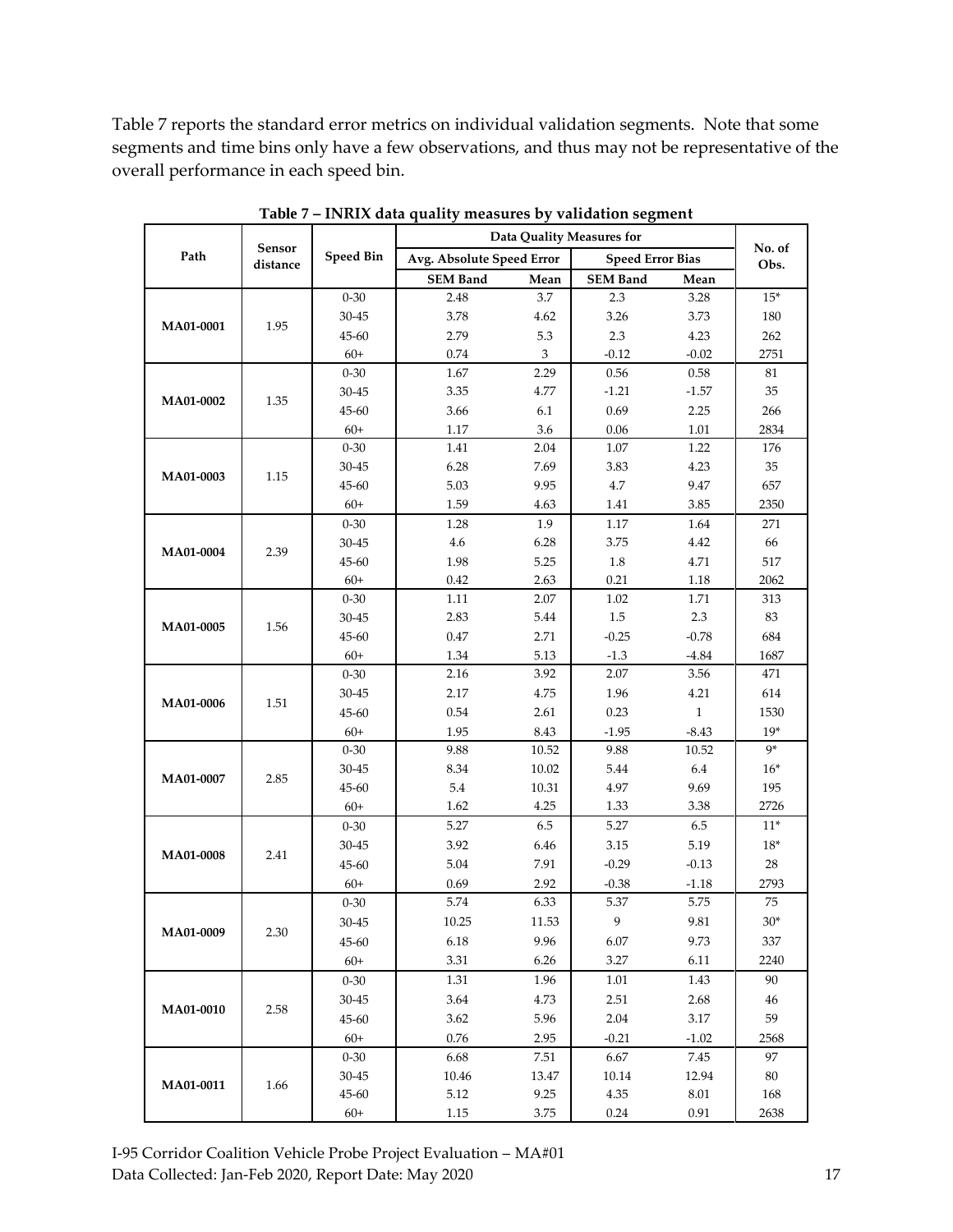|           |                    |                  | Data Quality Measures for | No. of |                         |         |      |
|-----------|--------------------|------------------|---------------------------|--------|-------------------------|---------|------|
| Path      | Sensor<br>distance | <b>Speed Bin</b> | Avg. Absolute Speed Error |        | <b>Speed Error Bias</b> |         | Obs. |
|           |                    |                  | <b>SEM Band</b>           | Mean   | <b>SEM Band</b>         | Mean    |      |
|           |                    | $0 - 30$         | 2.48                      | 3.36   | 2.4                     | 3.11    | 42   |
| MA01-0012 | 2.13               | 30-45            | 3.2                       | 4.32   | 1.22                    | 1.27    | 96   |
|           |                    | 45-60            | 3.22                      | 5.5    | 0.67                    | 1.66    | 137  |
|           |                    | $60+$            | 0.73                      | 3.14   | $-0.42$                 | $-1.42$ | 2636 |
|           |                    | $0 - 30$         | 9.05                      | 10.74  | 8.99                    | 10.65   | 86   |
| MA01-0013 | 2.22               | 30-45            | 5.24                      | 7.18   | 4.24                    | 5.54    | 77   |
|           |                    | 45-60            | 5.2                       | 9.64   | 4.93                    | 9.26    | 1121 |
|           |                    | $60+$            | 2.11                      | 5.69   | 2.08                    | 5.48    | 1617 |
|           | 2.71               | $0 - 30$         | 1.51                      | 2.22   | 1.46                    | 2.04    | 244  |
| MA01-0014 |                    | 30-45            | 2.81                      | 4.46   | 2.36                    | 2.78    | 87   |
|           |                    | 45-60            | 1.82                      | 4.52   | 1.27                    | 2.8     | 215  |
|           |                    | $60+$            | 0.53                      | 2.78   | $-0.32$                 | $-1.12$ | 1442 |
|           |                    | $0 - 30$         | 3.75                      | 4.95   | 3.69                    | 4.79    | 309  |
| MA01-0015 | 1.63               | 30-45            | 4.4                       | 5.94   | 3.81                    | 4.69    | 212  |
|           |                    | 45-60            | 1.97                      | 5.34   | 0.98                    | 3.46    | 794  |
|           |                    | $60+$            | 0.48                      | 2.76   | $-0.03$                 | 0.23    | 1169 |
|           |                    | $0 - 30$         | 3.78                      | 5.08   | 2.38                    | 2.84    | 51   |
| MA01-0016 | 1.11               | 30-45            | 4.53                      | 6.59   | 1.92                    | 2.44    | 318  |
|           |                    | 45-60            | 2.7                       | 6.06   | 1.42                    | 3.99    | 1115 |
|           |                    | $60+$            | 0.59                      | 2.94   | $-0.1$                  | 0.27    | 1384 |
|           |                    | $0 - 30$         | 1.86                      | 2.47   | 1.83                    | 2.37    | 110  |
| MA01-0017 | 2.81               | 30-45            | 4.4                       | 5.32   | 4.16                    | 4.65    | 43   |
|           |                    | 45-60            | 1.38                      | 3.5    | 1.12                    | 2.87    | 593  |
|           |                    | $60+$            | 0.29                      | 2.07   | $-0.03$                 | $-0.05$ | 1735 |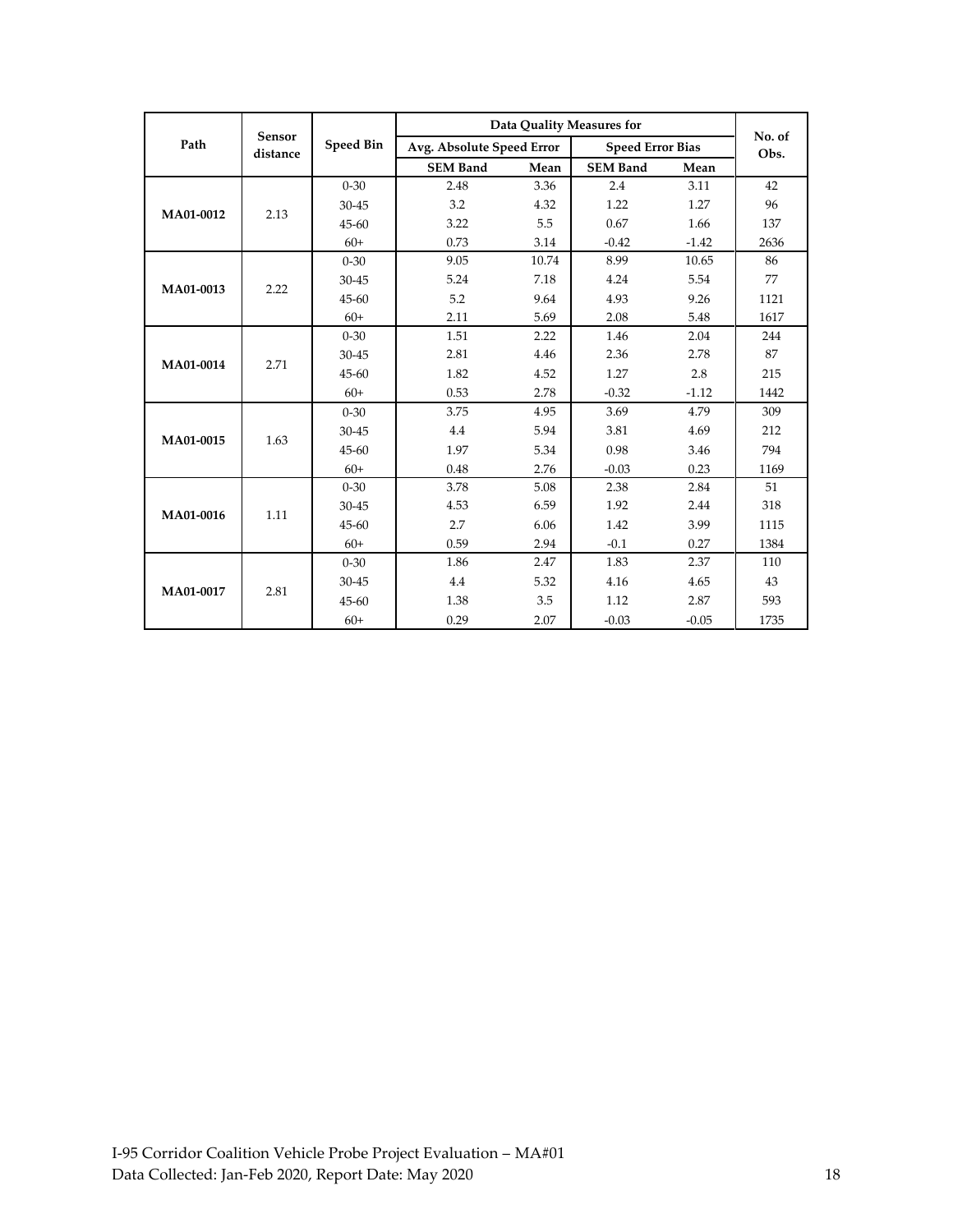#### <span id="page-18-0"></span>**TomTom**

Table 8 summarizes the standard error metrics computed between ground truth (i.e., WRTM) and TomTom speeds. Both Average Absolute Speed Error (AASE) and Speed Error Bias (SEB) are within specifications for all speed bins.

<span id="page-18-1"></span>

|                  | <b>Average Absolute Speed</b><br>Error (<10mph) |                         | <b>Speed Error Bias</b><br>(<5 mph) | Number of 5             |                       |
|------------------|-------------------------------------------------|-------------------------|-------------------------------------|-------------------------|-----------------------|
| <b>Speed Bin</b> | Comparison<br>with SEM<br>Band                  | Comparison<br>with Mean | Comparison<br>with SEM<br>Band      | Comparison<br>with Mean | <b>Minute Samples</b> |
| $0 - 30$         | 0.81                                            | 1.66                    | 0.31                                | 0.52                    | 2451                  |
| $30 - 45$        | 1.35                                            | 3.13                    | 0.62                                | 1.47                    | 2036                  |
| $45 - 60$        | 1.99                                            | 5                       | 1.7                                 | 3.79                    | 8678                  |
| $60+$            | 0.89                                            | 3.4                     | 0.02                                | $-0.36$                 | 34651                 |
| All Speeds       | $1.1\,$                                         | 3.59                    | 0.36                                | 0.51                    | 47816                 |

Table 9 shows the percentage of time the TomTom data falls within 5 mph of the mean and SEM band for each speed bin.

<span id="page-18-2"></span>

| Table 9 – I eltent of Tom Folli observations meeting data quality criteria |                           |                              |                             |                              |                                   |  |  |  |
|----------------------------------------------------------------------------|---------------------------|------------------------------|-----------------------------|------------------------------|-----------------------------------|--|--|--|
|                                                                            | Data Quality Measures for |                              |                             |                              |                                   |  |  |  |
|                                                                            | <b>SEM Band</b>           |                              | Mean                        |                              |                                   |  |  |  |
| <b>Speed Bin</b>                                                           | Percent<br>inside band    | Percent<br>within<br>5mph of | Percent<br>equal to<br>mean | Percent<br>within<br>5mph of | Number of 5<br>Minute<br>Samples. |  |  |  |
|                                                                            |                           | band                         |                             | mean                         |                                   |  |  |  |
| $0 - 30$                                                                   | 42%                       | 99%                          | $0\%$                       | 95%                          | 2451                              |  |  |  |
| 30-45                                                                      | 40%                       | 95%                          | $0\%$                       | 83%                          | 2036                              |  |  |  |
| $45 - 60$                                                                  | 45%                       | 85%                          | $0\%$                       | 58%                          | 8678                              |  |  |  |
| $60+$                                                                      | 62%                       | 96%                          | $0\%$                       | 76%                          | 34651                             |  |  |  |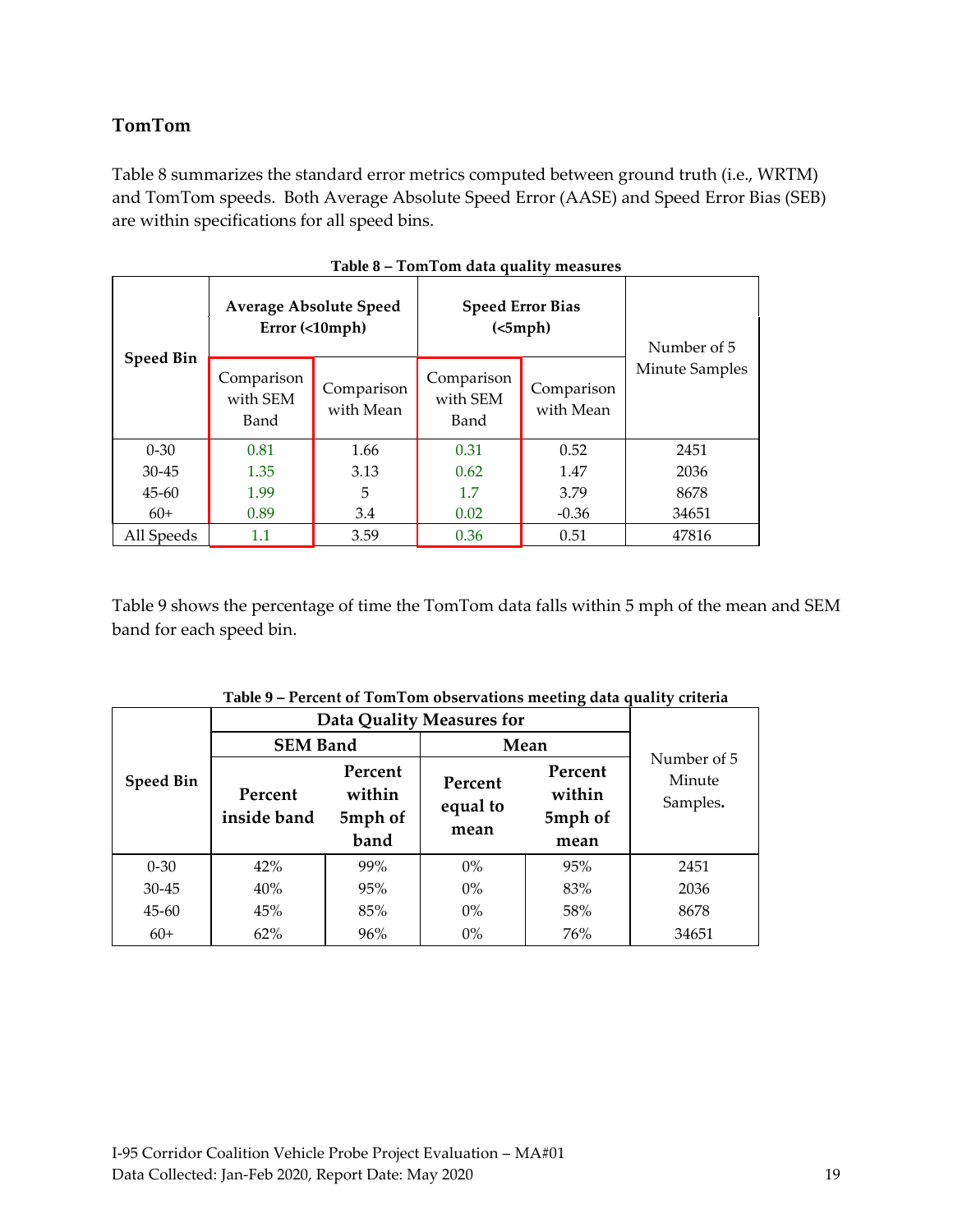Table 10 reports the standard error metrics on individual validation segments. Note that some segments and time bins only have a few observations, and thus may not be representative of the overall performance in each speed bin.

<span id="page-19-0"></span>

|           |          |                   | <b>Data Quality Measures for</b> |               |                         |              |               |
|-----------|----------|-------------------|----------------------------------|---------------|-------------------------|--------------|---------------|
| Path      | Sensor   | <b>Speed Bin</b>  | Avg. Absolute Speed Error        |               | <b>Speed Error Bias</b> | No. of       |               |
|           | distance |                   | <b>SEM Band</b>                  | Mean          | <b>SEM Band</b>         | Mean         | Obs.          |
|           |          | $0 - 30$          | 0.43                             | 1.46          | $-0.14$                 | $-0.24$      | $15*$         |
| MA01-0001 | 1.95     | $30 - 45$         | 0.84                             | 1.58          | $-0.01$                 | $-0.06$      | 180           |
|           |          | 45-60             | 2.2                              | 4.91          | 1.66                    | 4.16         | 262           |
|           |          | $60+$             | 0.71                             | 2.89          | $-0.45$                 | $-1.14$      | 2751          |
|           |          | $0 - 30$          | 1.12                             | 1.66          | 0.95                    | 1.24         | 81            |
| MA01-0002 | 1.35     | 30-45             | 0.49                             | 1.61          | $-0.01$                 | $-0.09$      | 35            |
|           |          | 45-60             | 1.19                             | 3.37          | 0.6                     | 1.41         | 266           |
|           |          | $60+$             | 0.39                             | 2.51          | 0.13                    | 0.21         | 2834          |
|           |          | $0 - 30$          | 0.59                             | 1.16          | 0.28                    | 0.5          | 176           |
| MA01-0003 | 1.15     | 30-45             | 0.71                             | 1.78          | 0.68                    | 1.17         | 35            |
|           |          | 45-60             | 3.01                             | 7.77          | 2.97                    | 7.66         | 657           |
|           |          | $60+$             | 0.5                              | 2.79          | 0.08                    | 0.76         | 2350          |
|           |          | $0 - 30$          | 0.76                             | 1.31          | 0.53                    | 0.79         | 271           |
| MA01-0004 | 2.39     | 30-45             | 0.8                              | 2.3           | 0.64                    | 1.61         | 66            |
|           |          | 45-60             | 1.28                             | 4.57          | 1.27                    | 4.46         | 517           |
|           |          | $60+$             | 0.25                             | 2.15          | $-0.2$                  | $-0.69$      | 2062          |
|           | 1.56     | $0 - 30$          | 0.54                             | 1.33          | $0.4\,$                 | 0.73         | 313           |
| MA01-0005 |          | 30-45             | 1.04                             | 3.4           | 0.13                    | 0.35         | 83            |
|           |          | 45-60             | 0.34                             | 2.41          | $-0.29$                 | $-1.77$      | 684           |
|           |          | $60+$             | 2.28                             | 6.98          | $-2.28$                 | $-6.98$      | 1687          |
|           | 1.51     | $0 - 30$          | 0.28                             | 1.45          | 0.17                    | $-0.02$      | 471           |
| MA01-0006 |          | 30-45             | 1.31                             | 3.77          | 1.29                    | 3.51         | 614           |
|           |          | 45-60             | 0.35                             | 2.33          | $-0.14$                 | $-0.36$      | 1530          |
|           |          | $60+$             | 4.8<br>1.75                      | 13.19<br>2.33 | $-4.8$<br>0.79          | $-13.19$     | $19*$<br>$9*$ |
|           |          | $0 - 30$<br>30-45 | 0.64                             | 2.09          |                         | 1.14<br>1.21 | $16*$         |
| MA01-0007 | 2.85     | 45-60             | 6.94                             | 11.88         | 0.44<br>6.93            | 11.83        | 195           |
|           |          | $60+$             | 1.88                             | 4.67          | $1.76\,$                | 4.15         | 2726          |
|           |          | $0 - 30$          | 0.69                             | 1.47          | $-0.52$                 | $-0.74$      | $11*$         |
|           |          | 30-45             | 1.26                             | 2.96          | 0.46                    | 0.87         | $18*$         |
| MA01-0008 | 2.41     | 45-60             | 1.06                             | 2.99          | 0.02                    | 0.07         | 28            |
|           |          | $60+$             | 0.58                             | 2.82          | $-0.37$                 | $-1.54$      | 2793          |
|           |          | $0 - 30$          | 2.02                             | 2.59          | $-0.65$                 | $-0.67$      | 75            |
|           |          | $30 - 45$         | 2.61                             | 3.87          | 2.01                    | 2.61         | $30*$         |
| MA01-0009 | 2.30     | 45-60             | 6.85                             | 10.73         | 6.85                    | 10.69        | 337           |
|           |          | $60+$             | 2.56                             | 5.51          | 2.55                    | 5.42         | 2240          |
|           |          | $0 - 30$          | 1.26                             | 1.85          | $-0.38$                 | $-0.38$      | 90            |
|           |          | 30-45             | 1.78                             | 2.81          | $-1$                    | $-1.14$      | 46            |
| MA01-0010 | 2.58     | 45-60             | 1.98                             | 4.13          | 0.6                     | 1.8          | 59            |
|           |          | $60+$             | 0.84                             | 3.12          | $-0.46$                 | $-1.65$      | 2568          |
|           |          | $0 - 30$          | 1.12                             | 1.88          | 0.06                    | 0.2          | 97            |
|           |          | 30-45             | 4.13                             | 6.98          | 3.72                    | 6.02         | 80            |
| MA01-0011 | 1.66     | 45-60             | 3.55                             | 7.91          | 3.49                    | 7.73         | 168           |
|           |          | $60+$             | 0.45                             | 2.99          | $-0.17$                 | $-1.28$      | 2638          |
|           |          |                   |                                  |               |                         |              |               |

**Table 10 – TomTom data quality measures by validation segment**

I-95 Corridor Coalition Vehicle Probe Project Evaluation – MA#01 Data Collected: Jan-Feb 2020, Report Date: May 2020 20